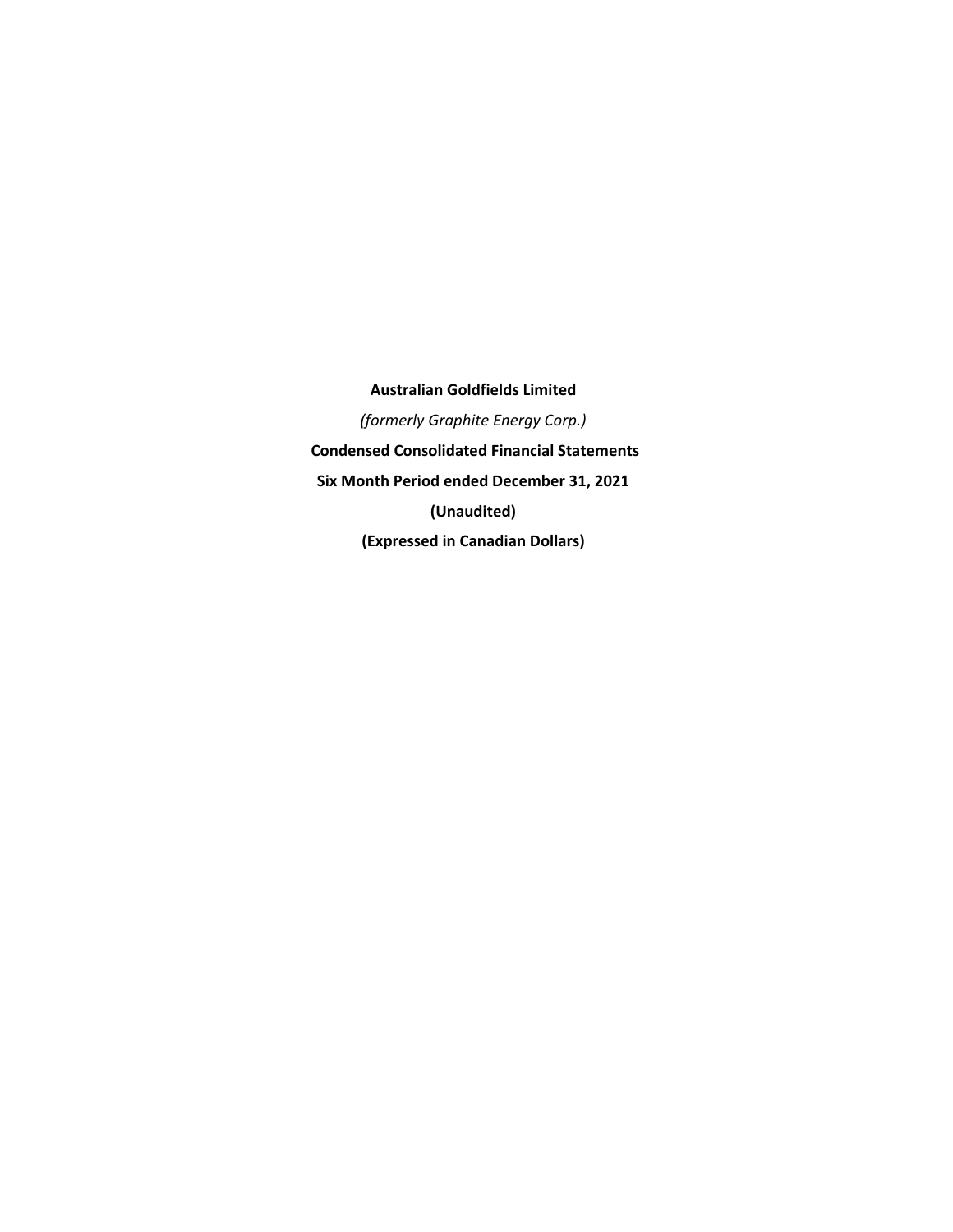# **NOTICE TO READER**

Under National Instrument 51‐102, Part 4, subsection 4.3(3)(a), if an auditor has not performed a review of the interim financial statements, they must be accompanied by a notice indicating that the financial statements have not been reviewed by an auditor.

The accompanying unaudited condensed interim financial statements have been prepared by and are the responsibility of the management.

The Company's independent auditor has not performed a review of these financial statements in accordance with the standards established by the Canadian Institute of Chartered Professional Accountants for a review of interim financial statements by an entity's auditor.

**VANCOUVER, BC** 

**February 28, 2022**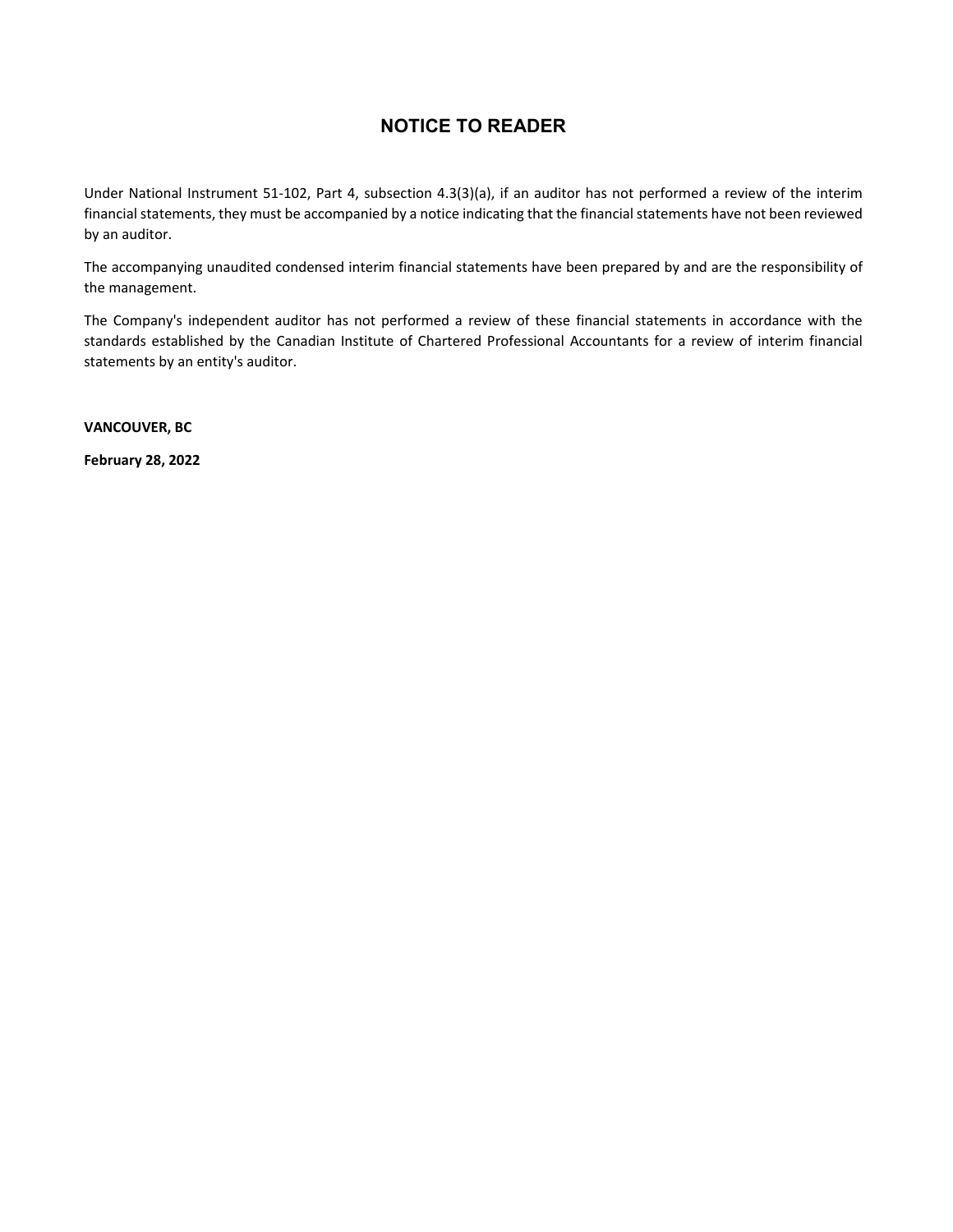*(formerly Graphite Energy Corp.)*

Condensed Consolidated Interim Statements of Financial Position

(Expressed in Canadian dollars ‐ Unaudited)

|                                            |              | December 31, | <b>June 30,</b> |
|--------------------------------------------|--------------|--------------|-----------------|
|                                            | <b>Notes</b> | 2021         | 2021            |
|                                            |              | -\$-         | -\$-            |
| <b>ASSETS</b>                              |              |              |                 |
| <b>Current assets</b>                      |              |              |                 |
| Cash                                       |              | 1,279,405    | 1,814,926       |
| Receivables                                | 3            | 51,234       | 40,234          |
| Prepaid expenses                           |              | 8,165        | 20,433          |
| <b>Non-current assets</b>                  |              | 1,338,804    | 1,875,593       |
| Exploration and evaluation assets          | 5            | 2,122,915    | 2,122,915       |
| <b>TOTAL ASSETS</b>                        |              | 3,461,719    | 3,998,508       |
| <b>LIABILITIES</b>                         |              |              |                 |
| <b>Current liabilities</b>                 |              |              |                 |
| Trade payables and accrued liabilities     | 4            | 188,215      | 212,160         |
| <b>TOTAL LIABILITIES</b>                   |              | 188,215      | 212,160         |
| <b>SHAREHOLDERS' EQUITY</b>                |              |              |                 |
| Share capital                              | 6            | 6,645,360    | 6,645,360       |
| Reserve                                    | 6            | 1,833,636    | 1,833,636       |
| Deficit                                    |              | (5,205,492)  | (4,692,648)     |
| <b>TOTAL SHAREHOLDERS' EQUITY</b>          |              | 3,273,504    | 3,786,348       |
| TOTAL LIABILITIES AND SHAREHOLDERS' EQUITY |              | 3,456,719    | 3,998,508       |

**Nature of operations and going concern** (Note 1)

**Approved and authorized on behalf of the Board on February 28, 2022:**

| "Teresa Cherry" | Director | "Adrian F.C. Hobkirk" | Director |
|-----------------|----------|-----------------------|----------|
|-----------------|----------|-----------------------|----------|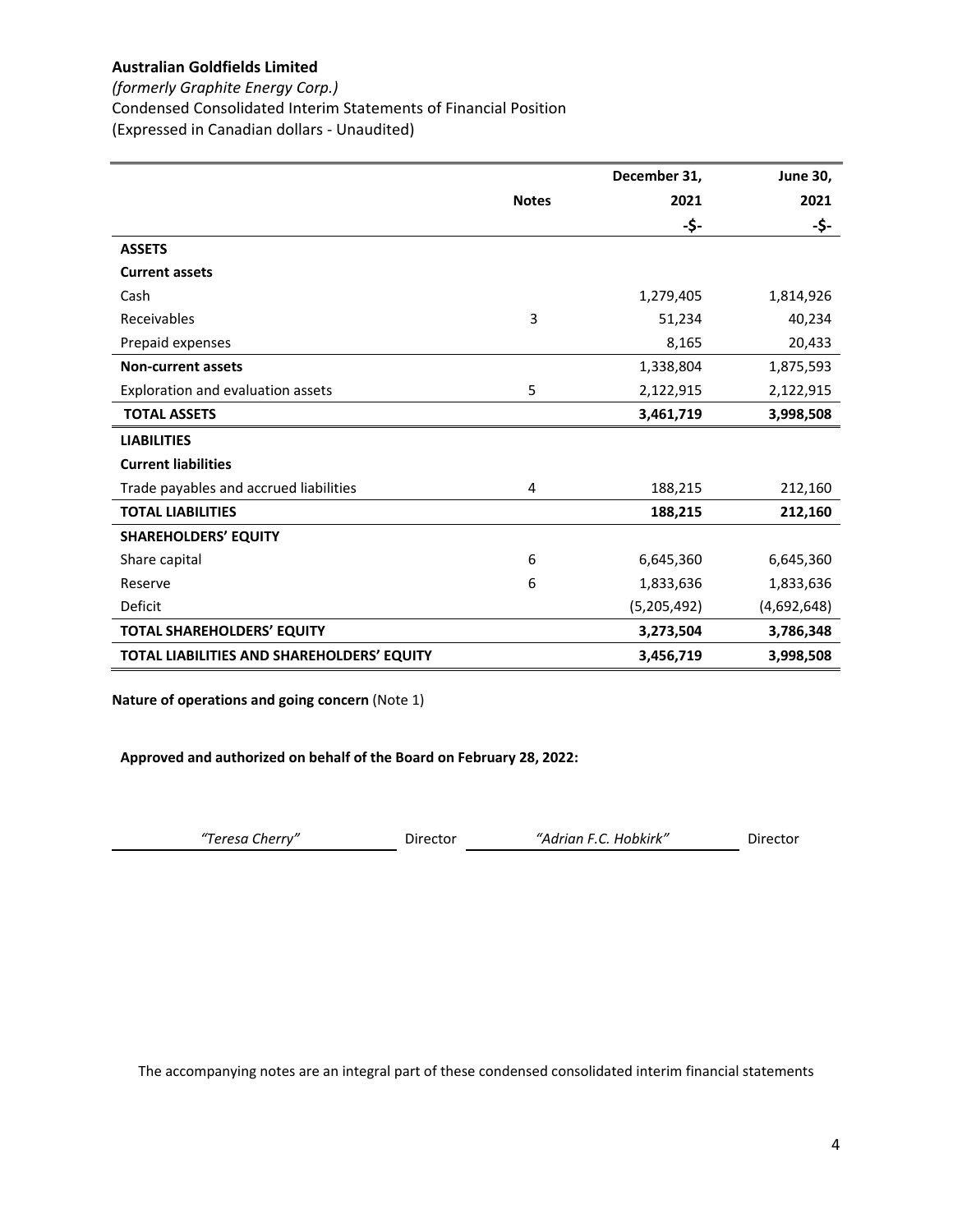## *(formerly Graphite Energy Corp.)*

Condensed Consolidated Interim Statements of Loss and Comprehensive Loss (Expressed in Canadian dollars ‐ Unaudited)

|                                                            |              | Three months ended |                          | Six months ended         |              |
|------------------------------------------------------------|--------------|--------------------|--------------------------|--------------------------|--------------|
|                                                            |              | December 31,       | December 31,             | December 31,             | December 31, |
|                                                            |              | 2021               | 2020                     | 2021                     | 2020         |
|                                                            |              | $-5-$              | $-5-$                    | -\$-                     | -\$-         |
| <b>EXPENSES</b>                                            | <b>Notes</b> |                    |                          |                          |              |
| <b>Business advisory</b>                                   |              |                    | 64,910                   | 13,000                   | 100,219      |
| Consulting, management and directors fees                  | 7            | 197,439            | 171,758                  | 293,363                  | 271,933      |
| Office and administration                                  |              | 810                | 3,130                    | 3,391                    | 4,654        |
| Professional fees                                          |              | 21,746             | 28,415                   | 26,566                   | 67,176       |
| Exploration                                                | 7            | 55,691             | 62,782                   | 150,643                  | 221,632      |
| Regulatory and filing fees                                 |              | 2,022              | 7,348                    | 8,746                    | 8,901        |
| Shareholder communication                                  | 9            | 12,779             |                          | 17,779                   |              |
| Stock-based compensation                                   | 6            |                    | $\overline{\phantom{a}}$ | $\overline{\phantom{a}}$ | 1,163,137    |
| Transfer agent and filing fees                             |              | 2,296              | 13,177                   | (644)                    | 17,568       |
| Travel and related                                         |              |                    | 855                      |                          | 855          |
| Website                                                    |              |                    |                          |                          | 15,497       |
| <b>Total expenses</b>                                      |              | (294,474)          | (352, 375)               | (512,844)                | (1,871,572)  |
|                                                            |              |                    |                          |                          |              |
| Net loss and comprehensive loss                            |              | (294, 474)         | (352, 375)               | (512, 844)               | (1,871,572)  |
| Basic and diluted loss per share                           |              | (0.00)             | (0.02)                   | (0.01)                   | (0.10)       |
| Weighted average shares outstanding - basic and<br>diluted |              | 30,663,065         | 22,406,576               | 30,663,065               | 18,720,009   |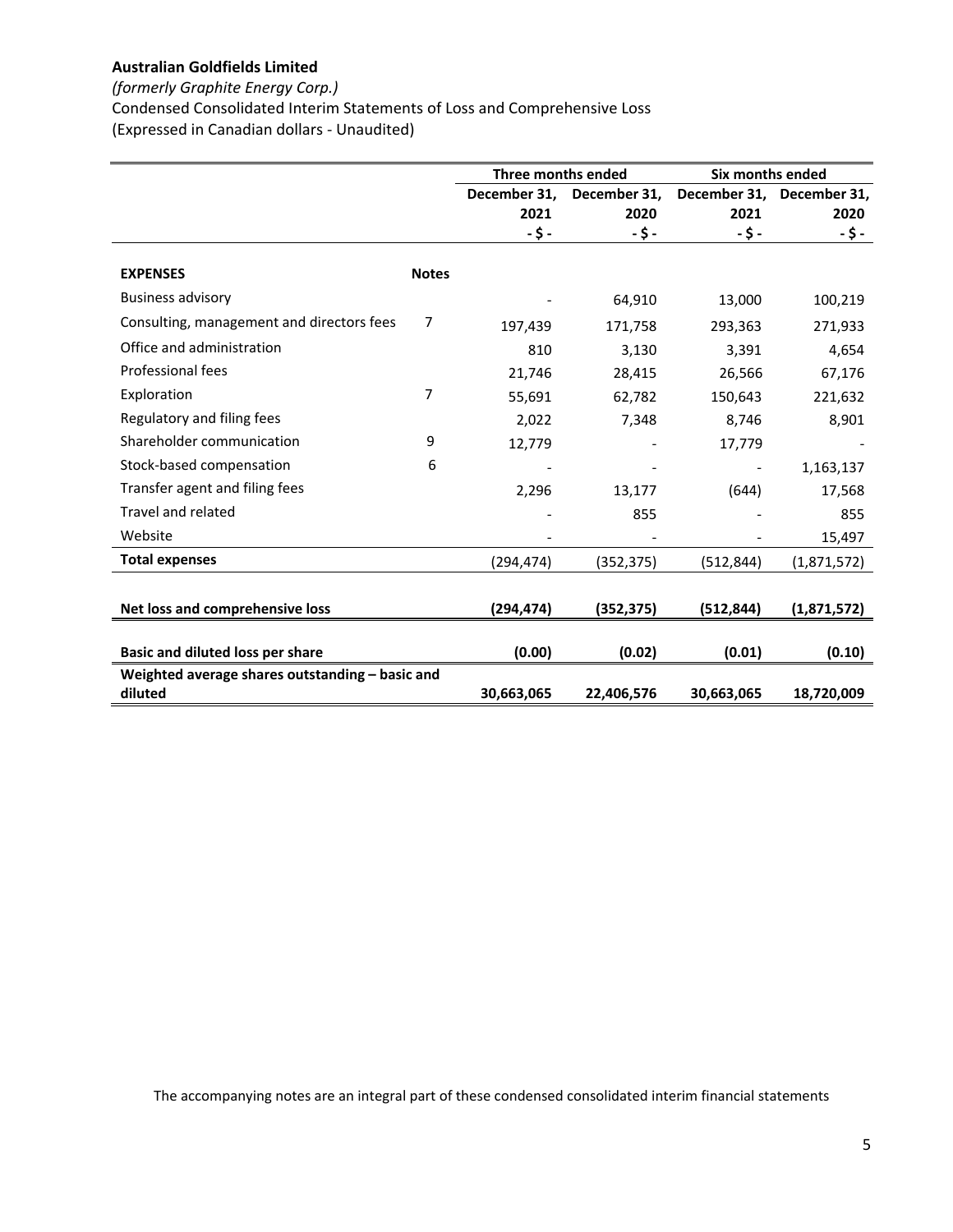*(formerly Graphite Energy Corp.)* Condensed Consolidated Interim Statements of Changes in Shareholders' Equity (Deficiency) (Expressed in Canadian dollars ‐ Unaudited)

|                                           |             | <b>Share capital</b> |                |                          |                          |                      |
|-------------------------------------------|-------------|----------------------|----------------|--------------------------|--------------------------|----------------------|
|                                           | <b>Note</b> | Number of<br>shares  | Amount<br>-\$- | <b>Reserve</b><br>-\$-   | <b>Deficit</b><br>-\$-   | <b>Total</b><br>-\$- |
| Balance at June 30, 2020                  |             | 8,816,051            | 2,212,415      | $\blacksquare$           | (2, 181, 857)            | 30,558               |
| Shares issued for private placement (net) |             | 13,597,014           | 2,799,951      | $\overline{\phantom{a}}$ | $\overline{\phantom{a}}$ | 2,799,951            |
| Share issue costs - finders warrants      |             |                      | (526, 910)     | 526,910                  | $\overline{\phantom{a}}$ |                      |
| Stock based compensation - options        | 5           | -                    | ۰              | 1,163,137                |                          | 1,163,137            |
| Net and comprehensive loss for the period |             |                      |                | $\overline{\phantom{a}}$ | (1,871,572)              | (1,871,572)          |
| <b>Balance at December 31, 2020</b>       |             | 22,413,065           | 4,485,456      | 1,690,047                | (4,053,429)              | 2,122,074            |
| Balance at June 30, 2021                  |             | 30,663,065           | 6,645,360      | 1,833,636                | (4,692,648)              | 3,786,348            |
| Net and comprehensive loss for the period |             |                      |                |                          | (512, 844)               | (512, 844)           |
| <b>Balance at December 31, 2021</b>       |             | 30,663,065           | 6.645.360      | 1.833.636                | (5,205,492)              | 3,273,504            |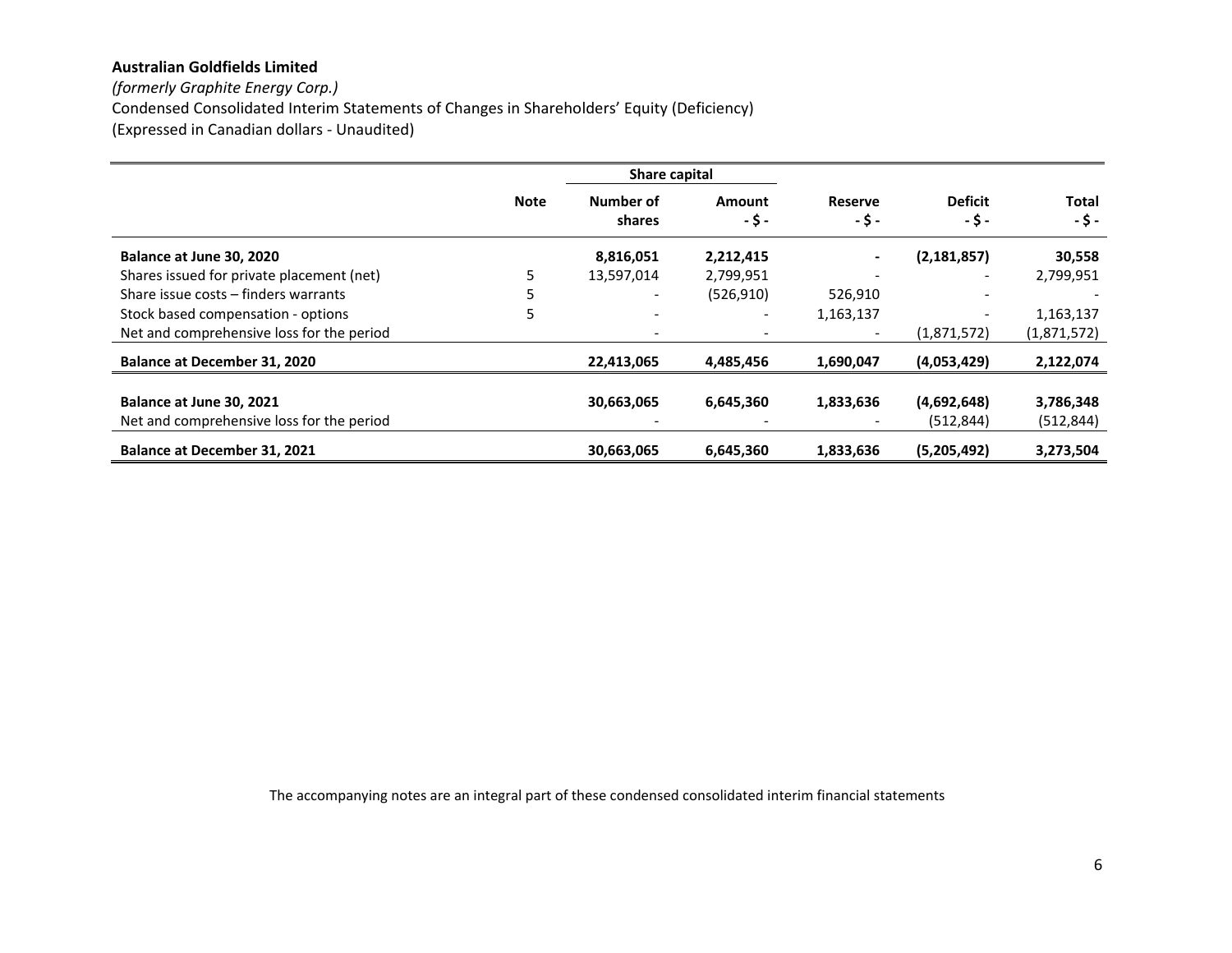## *(formerly Graphite Energy Corp.)*

Condensed Consolidated Interim Statement of Cash Flows

(Expressed in Canadian dollars ‐ Unaudited)

|                                                 | Six months ended |              |  |
|-------------------------------------------------|------------------|--------------|--|
|                                                 | December 31,     | December 31, |  |
|                                                 | 2021             | 2020         |  |
|                                                 | \$               | \$           |  |
| <b>Operating activities</b>                     |                  |              |  |
| Loss for the period                             | (512, 844)       | (1,871,572)  |  |
| Items not affecting cash:                       |                  |              |  |
| Share-based payment                             |                  | 1,163,137    |  |
| Net change in non-cash working capital items:   |                  |              |  |
| Receivables                                     | (10,999)         | (16, 727)    |  |
| Prepaid expenses                                | 12,268           | (381)        |  |
| Accounts payable and accrued liabilities        | (23, 944)        | 25,702       |  |
|                                                 |                  |              |  |
| Net cash flows used in operating activities     | (535, 521)       | (699,841)    |  |
| <b>Financing activities</b>                     |                  |              |  |
| Shares issued net of share issuance cost        |                  | 2,799,951    |  |
| Net cash flows provided by financing activities |                  | 2,799,951    |  |
| Change in cash during the period                | (535, 521)       | 2,100,110    |  |
| Cash, beginning                                 | 1,814,926        | 141,836      |  |
| Cash, ending                                    | 1,279,405        | 2,241,946    |  |

During the period ended December 31, 2021 the Company had no non‐cash transactions.

During the period ended December 31, 2020 the Company had the following non-cash transaction:

 in connection with a private placement, the Company issued 930,000 finders warrants, valued at \$526,910 (Note 6).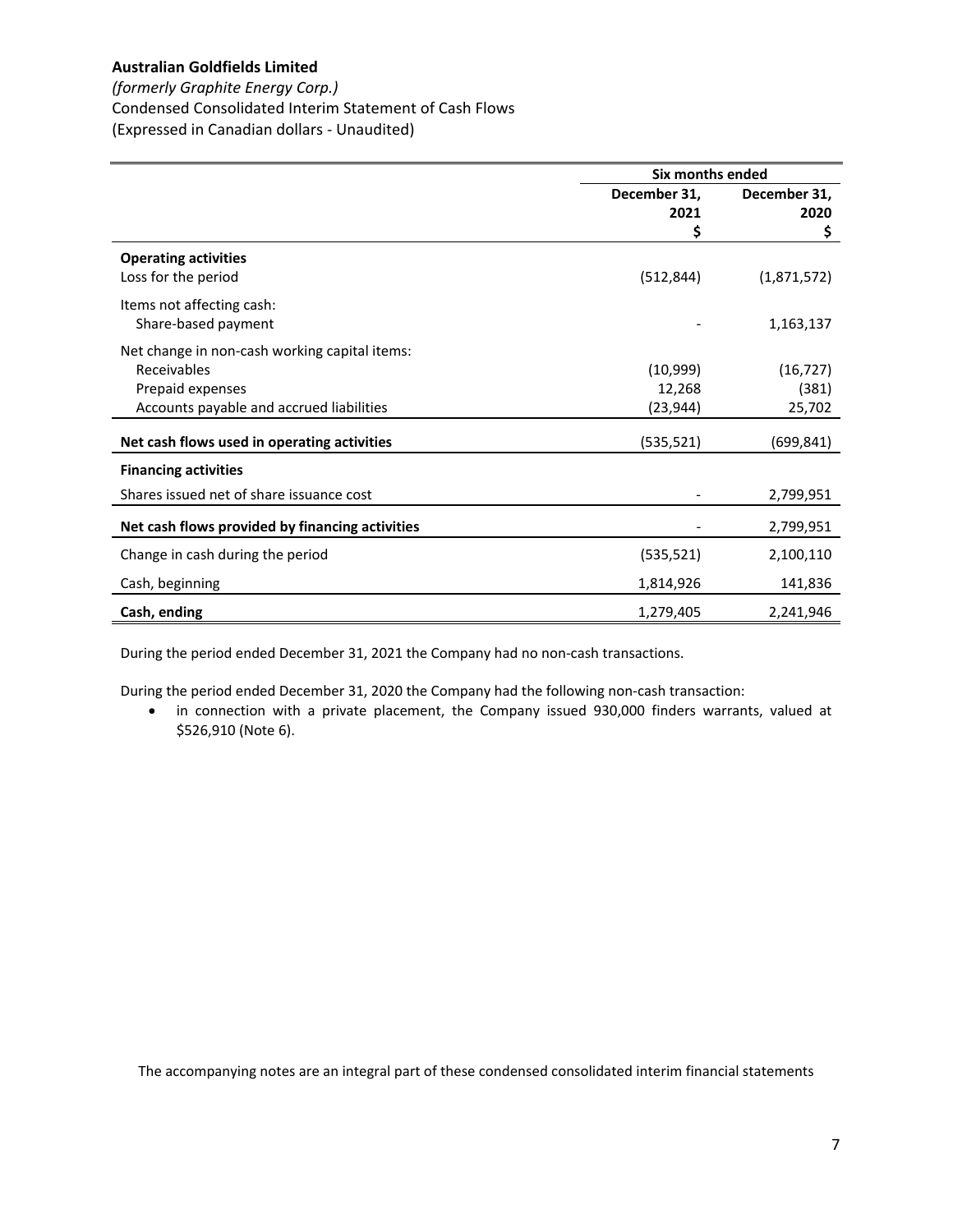### **1. Nature of operations and going concern**

Australian Goldfields Limited *(formerly Graphite Energy Corp.)* (the "Company") was incorporated on October 14, 2016 under the laws of the province of British Columbia, Canada, and its principal activity is the acquisition and exploration of mineral properties. The Company's shares are listed on the Canadian Security Exchange ("CSE").

The head office and principal address and registered records office of the Company is located at 1681 Chestnut Street, Suite 400, Vancouver, British Columbia, Canada, V6J 4M6.

These consolidated financial statements have been prepared on the assumption that the Company will continue as a going concern, meaning it will continue in operation for the foreseeable future and will be able to realize assets and discharge liabilities in the ordinary course of operations. Different bases of measurement may be appropriate if the Company was not expected to continue operations for the foreseeable future. At December 31, 2021, the Company had not achieved profitable operations, had an accumulated deficit of \$5,205,492, had not advanced its mineral property to commercial production and expects to incur further losses in the development of its business, all of which indicate a material uncertainty that may cast significant doubt about the Company's ability to continue as a going concern. The Company's continuation as a going concern is dependent upon successful results from its mineral property exploration activities and its ability to attain profitable operations to generate funds and/or its ability to raise equity capital or borrowings sufficient to meet its current and future obligations. Although the Company has been successful in the past in raising funds to continue operations, there is no assurance it will be able to do so in the future.

Since March 2020, several measures have been implemented in Canada and the rest of the world in response to the increased impact from the novel coronavirus ("COVID‐19"). The Company continues to operate its business at this time. While the impact of COVID‐19 is expected to be temporary, the current circumstances are dynamic and the impacts of COVID‐19 on business operations, cannot be reasonably estimated at this time. The Company anticipates this could have an adverse impact on its business, results of operations, financial position and cash flows in 2022.

## **2. Statement of compliance with International Financial Reporting Standards and basis of preparation**

These consolidated financial statements were authorized for issue on February 28, 2022, by the directors of the Company.

#### *Statement of compliance with International Financial Reporting Standards*

These consolidated financial statements have been prepared in accordance with International Financial Reporting Standards ("IFRS") as issued by the International Accounting Standards Board ("IASB") and interpretations of the International Financial Reporting Interpretations Committee ("IFRIC").

These consolidated interim financial statements do not include all of the information an note disclosures required for fill annual financial statements and should be read in conjunction with the Company's annual financial statements as at and for the year ended June 30, 2021.

The accounting policies applied in preparation of these financial statements are consistent with those applied and disclosed in the Company's audited financial statements for the year ended June 30, 2021.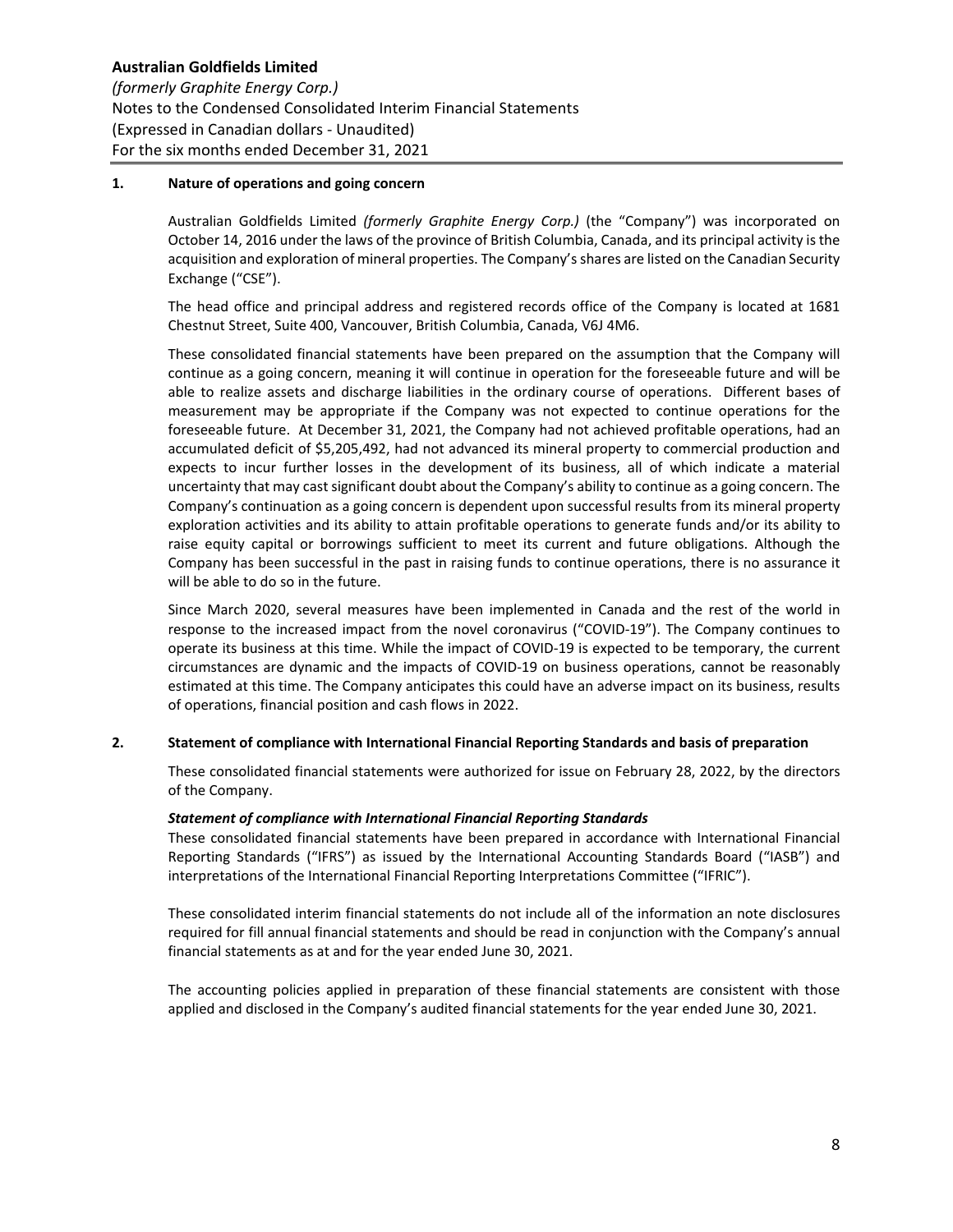*(formerly Graphite Energy Corp.)*

Notes to the Condensed Consolidated Interim Financial Statements (Expressed in Canadian dollars ‐ Unaudited) For the six months ended December 31, 2021

**2. Statement of compliance with International Financial Reporting Standards and basis of preparation**  (cont'd)

## *Basis of preparation*

These consolidated financial statements have been prepared on a historical cost basis, except for financial instruments classified as financial instruments at fair value through profit and loss, which are stated at their fair value. In addition, these consolidated financial statements have been prepared using the accrual basis of accounting except for cash flow information. These consolidated financial statements are presented in Canadian dollars unless otherwise noted.

## *Consolidation*

These consolidated financial statements include the accounts of the Company and its wholly owned subsidiary, Pilbara Gold Group Pty. Ltd ("Pilbara"). Pilbara is incorporated in Australian and as at December 31, 2021 and June 30, 2021, it is 100% owned by the Company.

## *Significant accounting judgments, estimates and assumptions*

The preparation of consolidated financial statements in conformity with IFRS requires management to make certain estimates, judgments and assumptions that affect the reported amounts of assets and liabilities at the date of the financial statements and the reported revenues and expenses during this year.

Although management uses historical experience and its best knowledge of the amount, events or actions to form the basis for judgments and estimates, actual results may differ from these estimates.

The most significant accounts that require estimates as the basis for determining the stated amounts include the valuation of share‐based payments and recognition of deferred tax amounts.

Critical judgments exercised in applying accounting policies that have the most significant effect on the amounts recognized in the financial statements are as follows:

## i) Going concern

The Company's ability to execute its strategy by funding future working capital requirements requires judgment. Estimates and assumptions are continually evaluated and are based on historical experience and other factors, such as, expectations of future events that are believed to be reasonable under the circumstances.

## ii) Impairment of assets

Economic recoverability and probability of future benefits of exploration and evaluation assets. Management uses several criteria in its assessments of economic recoverability and probability of future economic benefits including geologic and other technical information, history of conversion of mineral deposits with similar characteristics to its own properties to proven and probable mineral reserves, the quality and capacity of existing infrastructure facilities, evaluation of permitting and environmental issues and local support for the project.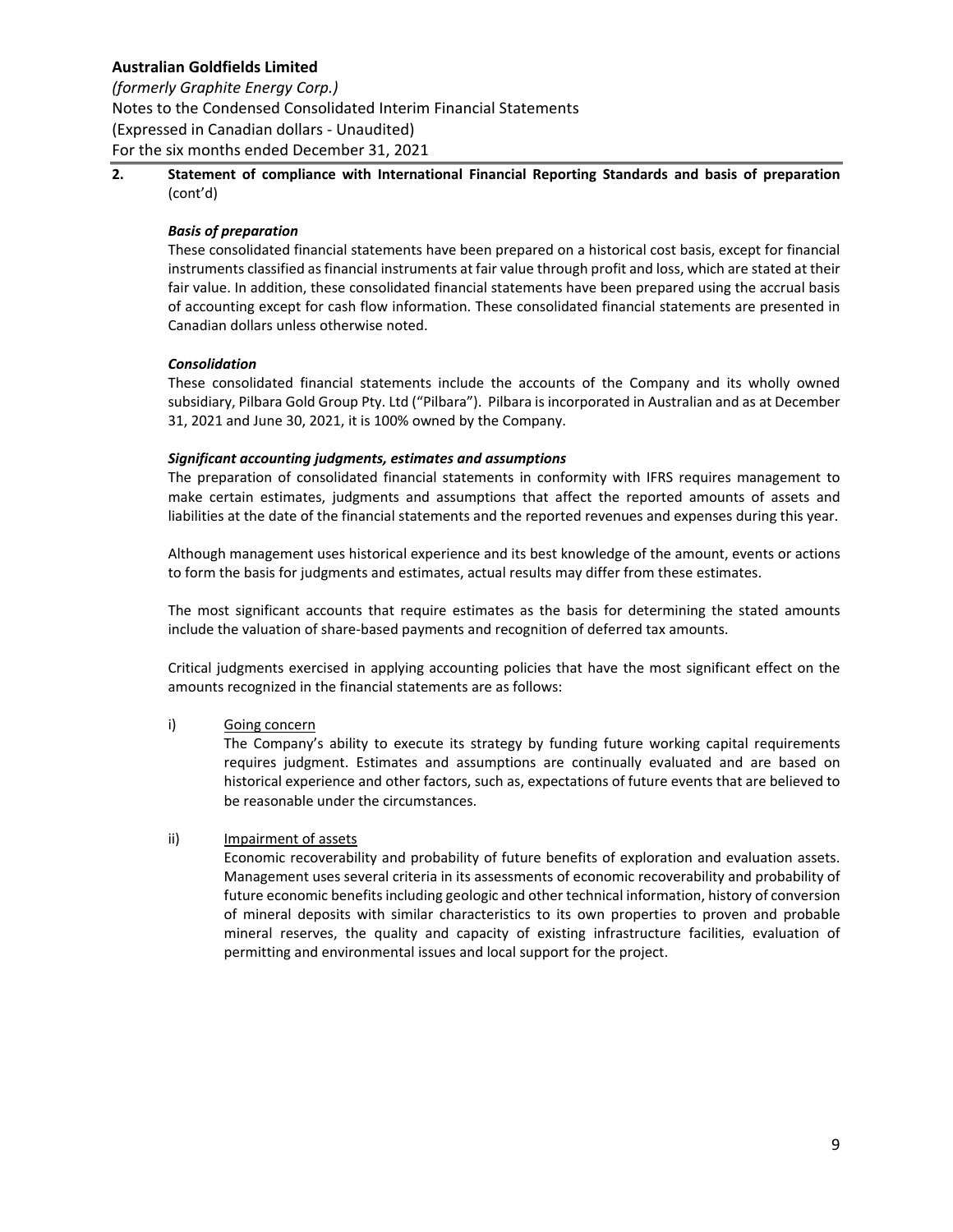## *(formerly Graphite Energy Corp.)*

Notes to the Condensed Consolidated Interim Financial Statements (Expressed in Canadian dollars ‐ Unaudited) For the six months ended December 31, 2021

## **2. Statement of compliance with International Financial Reporting Standards and basis of preparation**  (cont'd)

## *Significant accounting judgments, estimates and* **assumptions** *(cont'd)*

## iii) Exploration and evaluation expenditures

The carrying value and the recoverability of exploration and evaluation assets, which are included in the statements of financial position. The cost model is utilized and the value of the exploration and evaluation assets is based on the expenditures incurred. At every reporting period, management assesses the potential impairment which involves assessing whether or not facts or circumstances exist that suggest the carrying amount exceeds the recoverable amount.

## iv) Deferred taxes

Deferred tax assets are recognized for all deductible temporary differences, carry-forward of unused tax assets and unused tax losses, to the extent that probable that future taxable profit will be available against which the deductible temporary differences and carry‐forward of unused tax assets and unused tax losses can be utilized.

## v) Share‐Based Compensation

The Company uses the fair value method of valuing compensation expense associated with the Company's share‐based compensation plan. Estimating fair value requires determining the most appropriate valuation model for a grant of equity instruments, which is dependent on the terms and conditions of the grant.

## vi) Business Combination and Asset Acquisition

Judgement is required to determine if the Company's acquisition represented a business combination or an asset purchase. More specifically, management concluded that most of the Company's acquisitions did not represent a business, as the assets acquired were not an integrated set of activities with inputs, processes and outputs. For acquisitions that represented the purchase of assets, no goodwill was recognized on the transactions and acquisition costs were capitalized to the assets purchased rather than expensed. As the Company concluded that most of the acquisitions were asset acquisitions, an allocation of the purchase price to the individual identifiable assets acquired, including identifiable and unidentifiable intangible assets, and liabilities assumed based on their fair values at the date of purchase was required. The fair values of the net assets acquired were calculated using significant estimates and judgments. If estimates or judgments differed, this could result in a materially different allocation of net assets on the consolidated statement of financial position.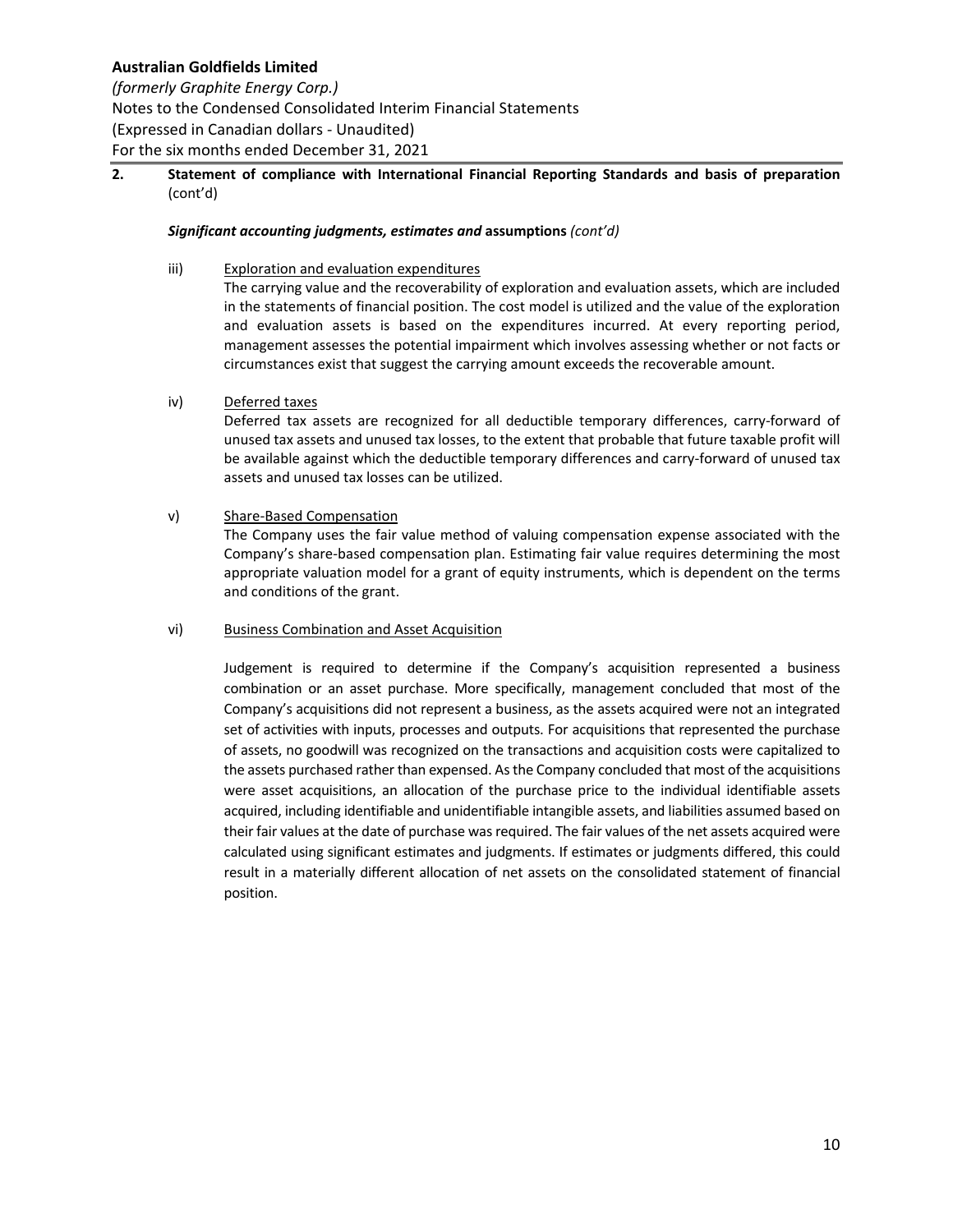*(formerly Graphite Energy Corp.)* Notes to the Condensed Consolidated Interim Financial Statements (Expressed in Canadian dollars ‐ Unaudited) For the six months ended December 31, 2021

## **2. Statement of compliance with International Financial Reporting Standards and basis of preparation**  (cont'd)

### *Significant accounting judgments, estimates and* **assumptions** *(cont'd)*

### vi) Business Combination and Asset Acquisition (cont'd)

In a business combination, substantially all identifiable assets, liabilities and contingent liabilities acquired are recorded at the date of acquisition at their respective fair values. One of the most significant areas of judgment and estimation relates to the determination of the fair value of these assets and liabilities, including the fair value of contingent consideration, if applicable. If any intangible assets are identified, depending on the type of intangible asset and the complexity of determining its fair value, an independent external valuation expert may develop the fair value, using appropriate valuation techniques, which are generally based on a forecast of the total expected future net cash flows. These valuations are linked closely to the assumptions made by management regarding the future performance of the assets concerned and any changes in the discount rate applied. In certain circumstances where estimates have been made, the Company may obtain third‐ party valuations of certain assets, which could result in further refinement of the fair‐value allocation of certain purchase prices and accounting adjustments.

### *Foreign currency translation*

The functional currency of the Company is measured using the currency of the primary economic environment in which the Company operates. These financial statements are presented in Canadian dollars which is the Company's functional and presentation currency. The functional currency for the Company's subsidiary is the Canadian dollar.

Foreign currency transactions are translated into functional currency using the exchange rates prevailing at the date of the transaction. Foreign currency monetary assets and liabilities are translated at the period end exchange rate. Non-monetary assets and liabilities measured at historical cost continue to be carried at the exchange rate at the date of the transaction. Non‐monetary assets and liabilities measured at fair value are reported at the exchange rate at the date when fair values were determined.

Exchange differences arising on the translation of monetary items or on settlement of monetary items are recognized in profit or loss in the statement of loss and comprehensive loss in the period in which they arise, except where deferred in equity as a qualifying cash flow or net investment hedge.

#### *Share‐based payments*

Share-based payments to employees are measured at the fair value of the instruments issued and amortized over the vesting periods. Share-based payments to non-employees are measured at the fair value of goods or services received or the fair value of the equity instruments issued, if it is determined the fair value of the goods or services cannot be reliably measured and are recorded at the date the goods or services are received. The corresponding amount is recorded to reserves. The fair value of options is determined using the Black–Scholes Option Pricing Model which incorporates all market vesting conditions. The number of shares and options expected to vest is reviewed and adjusted at the end of each reporting period such that the amount recognized for services received as consideration for the equity instruments granted shall be based on the number of equity instruments that eventually vest. Vesting is determined by the Board of Directors.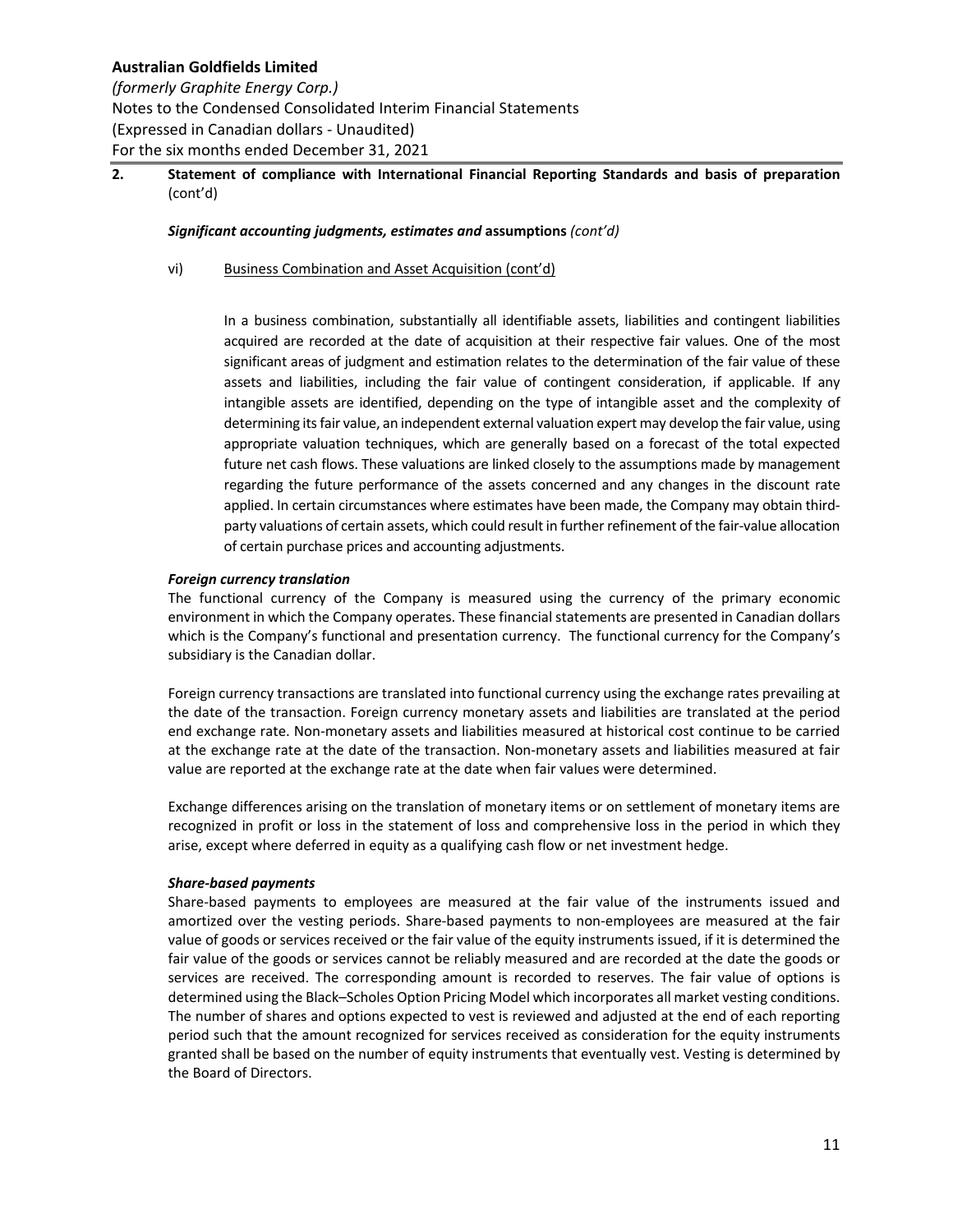*(formerly Graphite Energy Corp.)* Notes to the Condensed Consolidated Interim Financial Statements (Expressed in Canadian dollars ‐ Unaudited) For the six months ended December 31, 2021

## **2. Statement of compliance with International Financial Reporting Standards and basis of preparation**  (cont'd)

## *Financial instruments*

The following is the Company's accounting policy for financial instruments under IFRS 9:

### (i) Classification

The Company classifies its financial instruments in the following categories: at fair value through profit and loss ("FVTPL"), at fair value through other comprehensive income (loss) ("FVTOCI") or at amortized cost. The Company determines the classification of financial assets at initial recognition. The classification of debt instruments is driven by the Company's business model for managing the financial assets and their contractual cash flow characteristics. Equity instruments that are held for trading are classified as FVTPL. For other equity instruments, on the day of acquisition the Company can make an irrevocable election (on an instrument‐by‐instrument basis) to designate them as at FVTOCI. Financial liabilities are measured at amortized cost, unless they are required to be measured at FVTPL (such as instruments held for trading or derivatives) or if the Company has opted to measure them at FVTPL.

The following table shows the classification under IFRS 9:

| Financial assets/liabilities | <b>Classification</b> |
|------------------------------|-----------------------|
| Cash                         | FVTPI                 |
| Trade payables               | Amortized cost        |
| Receivables                  | Amortized cost        |
|                              |                       |

#### (ii) Measurement

#### Financial assets and liabilities at amortized cost

Financial assets and liabilities at amortized cost are initially recognized at fair value plus or minus transaction costs, respectively, and subsequently carried at amortized cost less any impairment.

#### Financial assets and liabilities at FVTPL

Financial assets and liabilities carried at FVTPL are initially recorded at fair value and transaction costs are expensed in the statements of loss and comprehensive loss. Realized and unrealized gains and losses arising from changes in the fair value of the financial assets and liabilities held at FVTPL are included in the statements of loss and comprehensive loss in the period in which they arise.

#### Debt investments at FVOCI

These assets are subsequently measured at fair value. Interest income calculated using the effective interest method, foreign exchange gains and losses and impairment are recognised in profit or loss. Other net gains and losses are recognised in other comprehensive income. On derecognition, gains and losses accumulated in Other Comprehensive Income ("OCI") are reclassified to profit or loss

#### Equity investments at FVOCI

These assets are subsequently measured at fair value. Dividends are recognised as income in profit or loss unless the dividend clearly represents a recovery of part of the cost of the investment. Other net gains and losses are recognised in OCI and are never reclassified to profit or loss.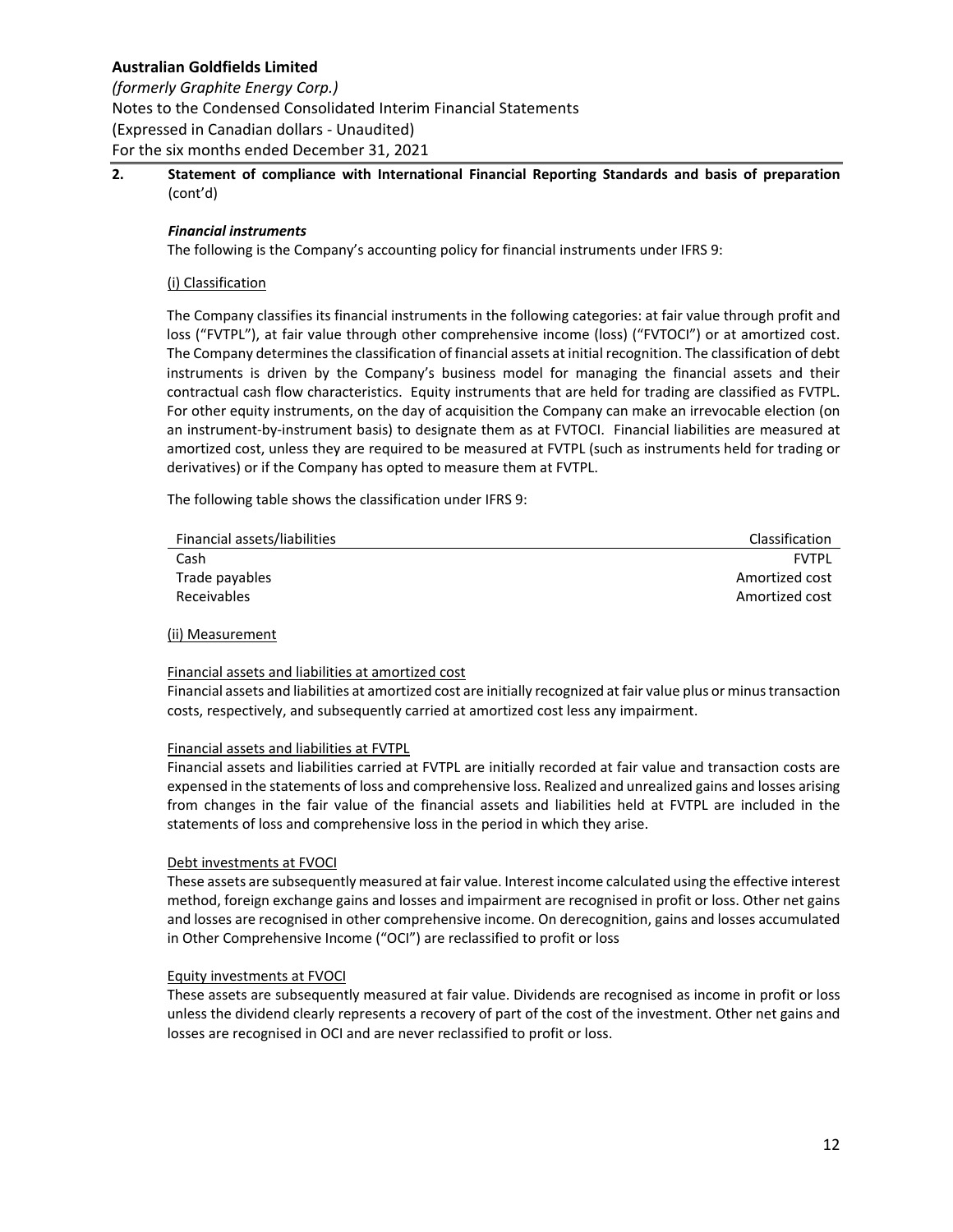*(formerly Graphite Energy Corp.)* Notes to the Condensed Consolidated Interim Financial Statements (Expressed in Canadian dollars ‐ Unaudited) For the six months ended December 31, 2021

## **2. Statement of compliance with International Financial Reporting Standards and basis of preparation**  (cont'd)

### *Financial instruments* (cont'd)

### (iii) Impairment of financial assets at amortized cost

The Company recognizes a loss allowance for expected credit losses on financial assets that are measured at amortized cost. At each reporting date, the Company measures the loss allowance for the financial asset at an amount equal to the lifetime expected credit losses if the credit risk on the financial asset has increased significantly since initial recognition. If at the reporting date, the financial asset has not increased significantly since initial recognition, the Company measures the loss allowance for the financial asset at an amount equal to the twelve month expected credit losses. The Company shall recognize in the statements of loss and comprehensive loss, as an impairment gain or loss, the amount of expected credit losses (or reversal) that is required to adjust the loss allowance at the reporting date to the amount that is required to be recognized.

### (iv) Derecognition

#### Financial assets

The Company derecognizes financial assets only when the contractual rights to cash flows from the financial assets expire, or when it transfers the financial assets and substantially all of the associated risks and rewards of ownership to another entity.

#### Financial liabilities

The Company derecognizes a financial liability when its contractual obligations are discharged or cancelled, or expire. The Company also derecognizes a financial liability when the terms of the liability are modified such that the terms and / or cash flows of the modified instrument are substantially different, in which case a new financial liability based on the modified terms is recognized at fair value.

Gains and losses on derecognition are generally recognized in profit or loss.

## *Impairment of assets*

The carrying amount of the Company's assets is reviewed at each reporting date to determine whether there is any indication of impairment. If such indication exists, the recoverable amount of the asset is estimated in order to determine the extent of the impairment loss. An impairment loss is recognized whenever the carrying amount of an asset or its cash generating unit exceeds its recoverable amount. Impairment losses are recognized in the statement of loss and comprehensive loss.

The recoverable amount of assets is the greater of an asset's fair value less cost to sell and value in use. In assessing value in use, the estimated future cash flows are discounted to their present value using a pretax discount rate that reflects the current market assessments of the time value of money and the risks specific to the asset. For an asset that does not generate cash inflows largely independent of those from other assets, the recoverable amount is determined for the cash‐generating unit to which the asset belongs.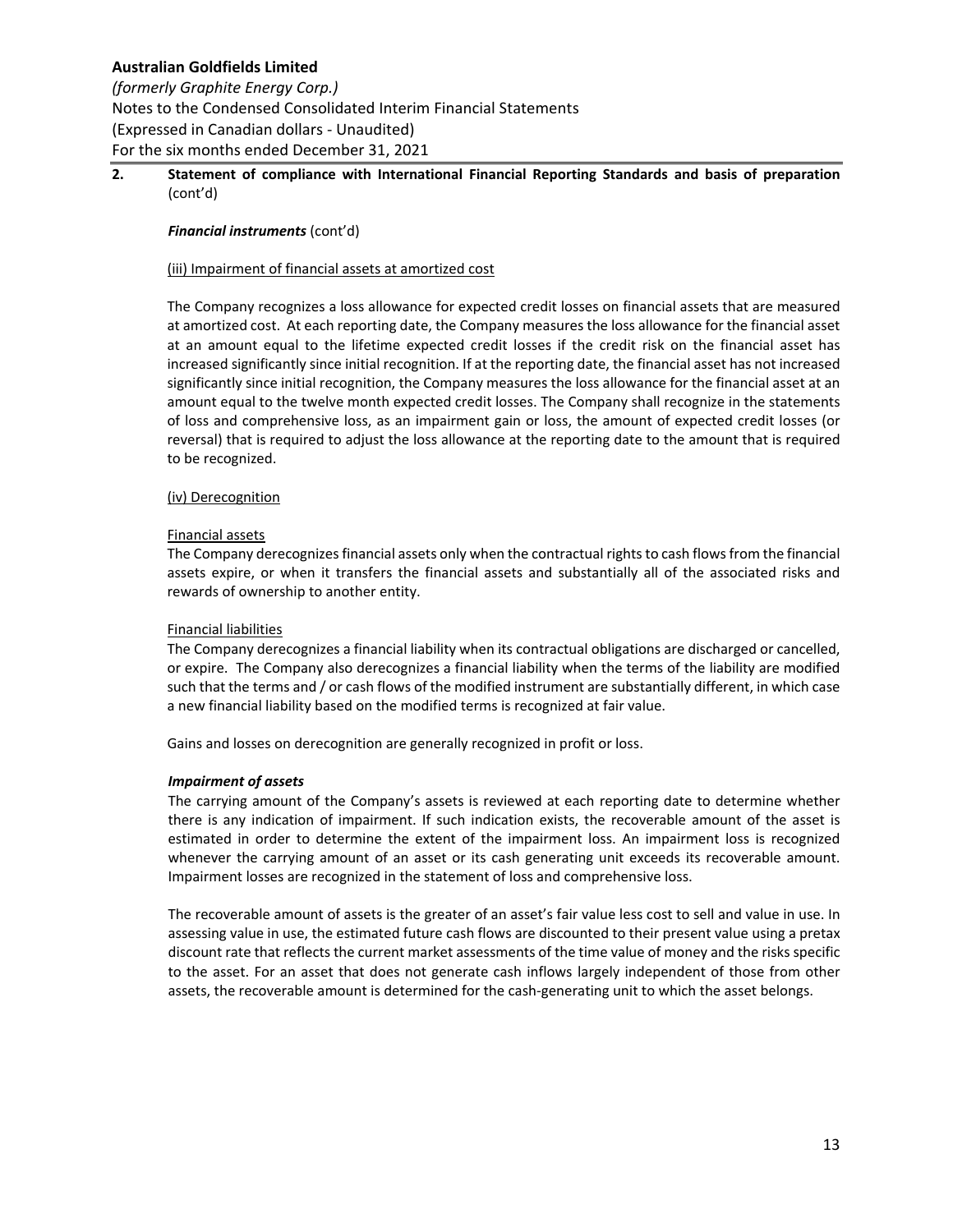*(formerly Graphite Energy Corp.)* Notes to the Condensed Consolidated Interim Financial Statements (Expressed in Canadian dollars ‐ Unaudited) For the six months ended December 31, 2021

## **2. Statement of compliance with International Financial Reporting Standards and basis of preparation**  (cont'd)

### *Impairment of assets (cont'd)*

An impairment loss is only reversed if there is an indication that the impairment loss may no longer exist and there has been a change in the estimates used to determine the recoverable amount, however, not to an amount higher than the carrying amount that would have been determined had no impairment loss been recognized in previous years.

Assets that have an indefinite useful life are not subject to amortization and are tested annually for impairment.

## *Cash*

Cash includes cash on hand and deposits held at call with banks.

### *Income taxes*

### Current income tax:

Current income tax assets and liabilities for the current period are measured at the amount expected to be recovered from or paid to the taxation authorities. The tax rates and tax laws used to compute the amount are those that are enacted or substantively enacted, at the reporting date, in the countries where the Company operates and generates taxable income.

Current income tax relating to items recognized directly in other comprehensive income or equity is recognized in other comprehensive income or equity and not in profit or loss. Management periodically evaluates positions taken in the tax returns with respect to situations in which applicable tax regulations are subject to interpretation and establishes provisions where appropriate.

## Deferred income tax:

Deferred tax is accounted for using the statement of financial position liability method, providing for temporary differences between the carrying amounts of assets and liabilities for financial reporting purposes and the amounts used for taxation purposes. Deferred taxes are not recognized for temporary differences related to the initial recognition of the assets or liabilities that affect neither accounting nor taxable profit nor investments in subsidiaries, associates and interests in joint ventures to the extent it is probable that they will not reverse in the foreseeable future. The amount of deferred tax provided is based on the expected manner and expected date of realization or settlement of the carrying amount of assets and liabilities, using tax rates enacted or substantively enacted at the statement of financial position date. A deferred tax asset is recognized only to the extent that it is probable that future taxable amounts will be available against which the asset can be utilized.

#### *Loss per share*

Basic loss per share is computed by dividing net loss available to common shareholders by the weighted average number of shares outstanding during the reporting period. Diluted loss per share is computed similar to basic loss per share except that the weighted average shares outstanding are increased to include additional shares for the assumed exercise of stock options and warrants, if dilutive. The number of additional shares is calculated by assuming that outstanding stock options and warrants were exercised and that the proceeds from such exercise were used to acquire common shares at the average market price during the reporting period. For the year presented, this calculation proved to be anti‐dilutive. Diluted loss per share is equal to the basic loss per share.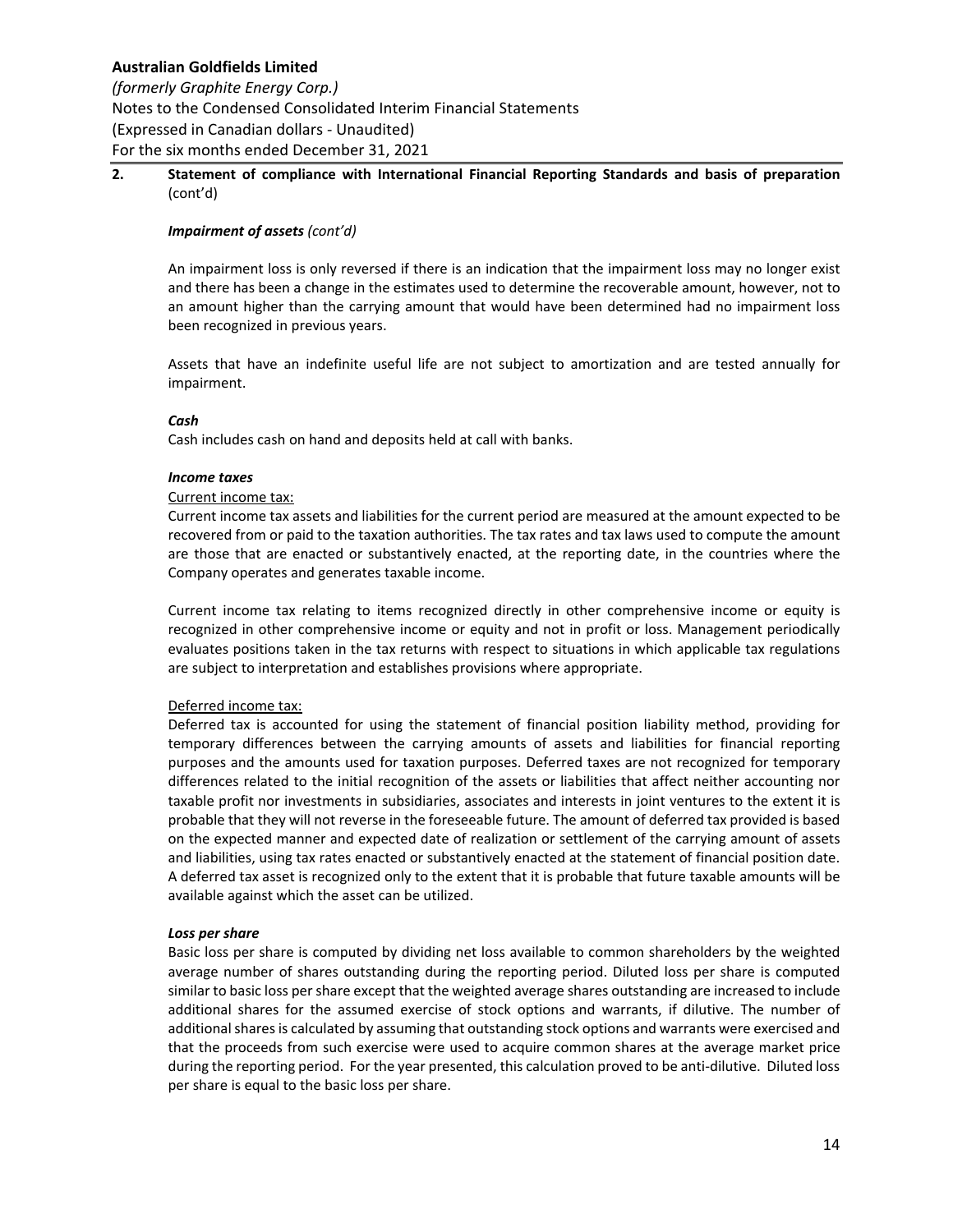*(formerly Graphite Energy Corp.)* Notes to the Condensed Consolidated Interim Financial Statements (Expressed in Canadian dollars ‐ Unaudited) For the six months ended December 31, 2021

**2. Statement of compliance with International Financial Reporting Standards and basis of preparation**  (cont'd)

### *Restoration and environmental obligations*

The Company recognizes liabilities for legal and constructive obligations associated with the retirement of exploration and evaluation assets. The net present value of future rehabilitation costs is capitalized to the related asset along with a corresponding increase in rehabilitation provision in the period incurred. Discount rates using a pre‐tax rate that reflect the time value of money are used to calculate the net present value.

The Company's estimates of reclamation costs could change as a result of changes in the regulatory requirements, discount rates and assumptions regarding the amount and timing of the future expenditures. These changes are recorded directly to the related assets with a corresponding entry to the rehabilitation provision. The increase in the provision due to the passage of time is recognized as interest expense.

The Company did not have any restoration provisions at December 31, 2021 and June 30, 2021.

### *Leases*

At the inception of a lease contract, the Company assesses whether the contract is or contains a lease. A contract is, or contains, a lease if the contract conveys the right to control the use of an identified asset for a period of time in exchange for consideration. To assess whether a contract conveys the right to control the use of an identified asset, the Company assess whether: (i) the contract involves the use of an identified asset; (ii) the Company has the right to obtain substantially all the economic benefits from the use of the asset throughout the period, and; (iii) the Company has the right to direct the use of the asset. The Company did not have any leases as at or for the period ended December 31, 2021 and the year ended June 30, 2021.

Payments associated with short‐term leases and leases of low‐value assets are recognized as an expense on a straight‐line basis in general and administration expense in the consolidated statement of loss and comprehensive loss. Short term leases are defined as leases with a lease term of 12 months or less

#### *Changes in accounting standards*

Other accounting standards or amendments to existing accounting standards that have been issued but have future effective dates are either not applicable or are not expected to have a material impact on the Company's financial statements other than note disclosure. The Company has not early adopted these revised standards.

## *Change in accounting policy*

During the fiscal year ended June 30, 2021, the Company assessed its significant accounting policy for exploration and evaluation assets and determined it will move forward with the following change to its accounting policy. The effect of this change in accounting policy does not have a material impact on the financial statements for the year ended June 30, 2021, and the year ended June 30, 2020 as the balance of exploration and evaluation assets during the subject periods was \$nil.

## *Exploration and evaluation assets* (previous policy)

Exploration and evaluation expenditures relating to mineral properties include the costs of acquiring licenses, costs associated with exploration and evaluation activity, and the fair value (at acquisition date) of exploration and evaluation assets acquired in a business combination. Exploration and evaluation expenditures are capitalized. Costs incurred before the Company has obtained the legal rights to explore an area are recognized in profit or loss.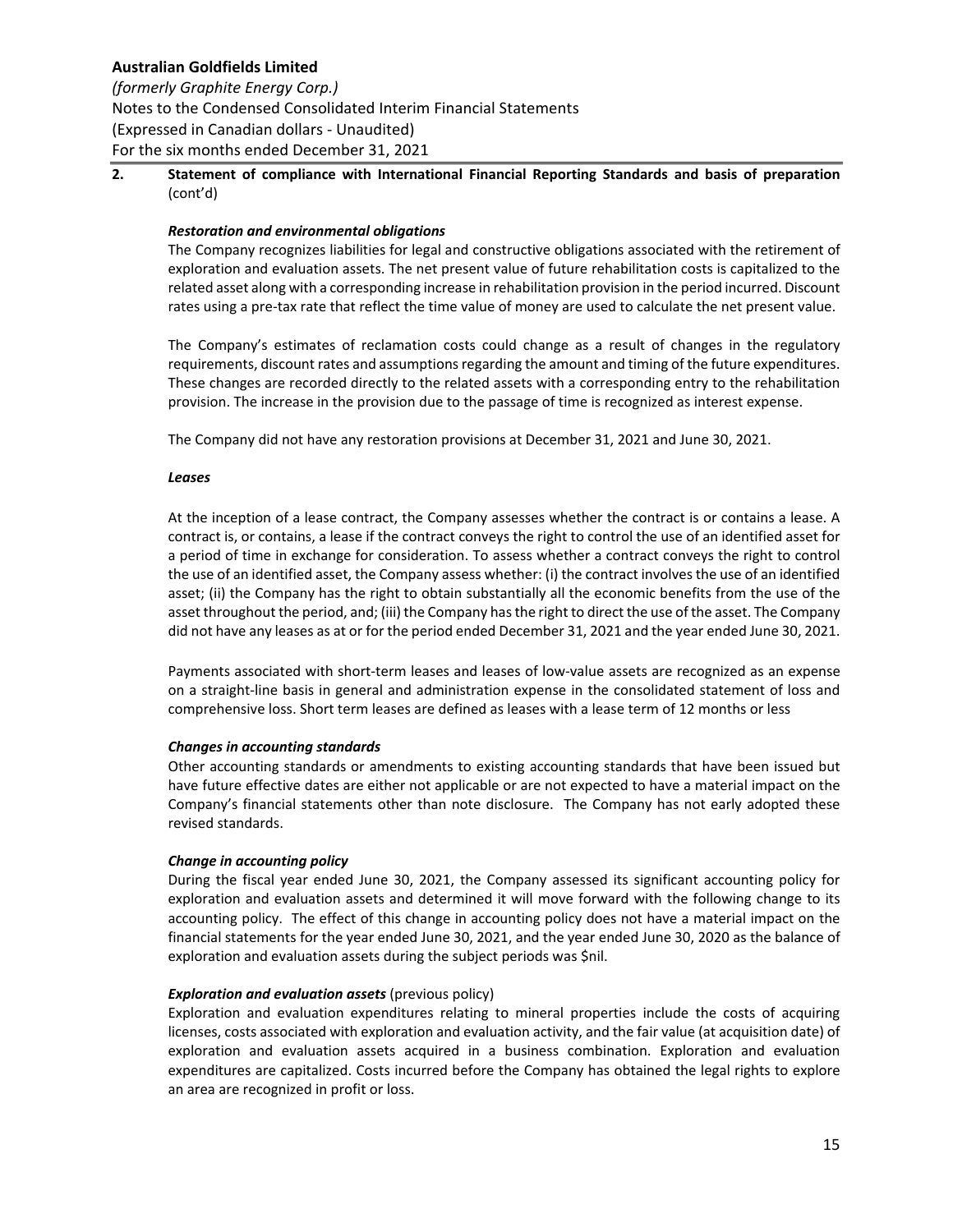*(formerly Graphite Energy Corp.)* Notes to the Condensed Consolidated Interim Financial Statements (Expressed in Canadian dollars ‐ Unaudited) For the six months ended December 31, 2021

## **2. Statement of compliance with International Financial Reporting Standards and basis of preparation**  (cont'd)

### *Exploration and evaluation assets* (previous policy) (cont'd)

Government tax credits received are recorded as a reduction to the cumulative costs incurred and capitalized on the related property.

Exploration and evaluation assets are assessed for impairment if (i) sufficient data exists to determine technical feasibility and commercial viability, or (ii) facts and circumstances suggest that the carrying amount exceeds the recoverable amount.

Once the technical feasibility and commercial viability of the extraction of mineral resources in an area of interest are demonstrable, exploration and evaluation assets attributable to that area of interest are first tested for impairment and then reclassified to mining property and development assets within property, plant and equipment.

Recoverability of the carrying amount of any exploration and evaluation assets is dependent on successful development and commercial exploitation, or alternatively, sale of the respective areas of interest.

### *Exploration and evaluation assets* (policy adopted during the year ended June 30, 2021)

All costs related to the acquisition of exploration and evaluation assets are capitalized on a property‐by‐ property basis, net of recoveries. Exploration costs incurred prior to the determination of the feasibility of mining operations and a decision to proceed with development are expensed to operations as incurred. If economically recoverable ore reserves are developed, capitalized costs of the related property are classified as mining assets and amortized using the unit of‐production method. When a property is abandoned, all related costs are written off to operations.

The amounts shown for acquisition costs represent costs incurred to date and do not necessarily reflect present or future values. These costs are depleted over the useful lives of the properties upon commencement of commercial production or written off if the properties are abandoned or the claims allowed to lapse.

From time to time, the Company may acquire or dispose of an exploration and evaluation asset pursuant to the terms of an option agreement. As the options are exercisable entirely at the discretion of the optionee, the amounts payable or receivable are not recorded. Option payments are recorded as property costs or recoveries when the payments are made or received. Proceeds received on the sale of an option of the Company's property are recorded as a reduction of the mineral property cost. The Company recognizes in income amounts received in excess of the carrying amount.

Although the Company has taken steps to verify the title to exploration and evaluation assets in which it has an interest, in accordance with industry standards for the current stage of exploration of such properties, these procedures do not guarantee the Company's title. Property title may be subject to unregistered prior agreements or transfers and title may be affected by undetected defects.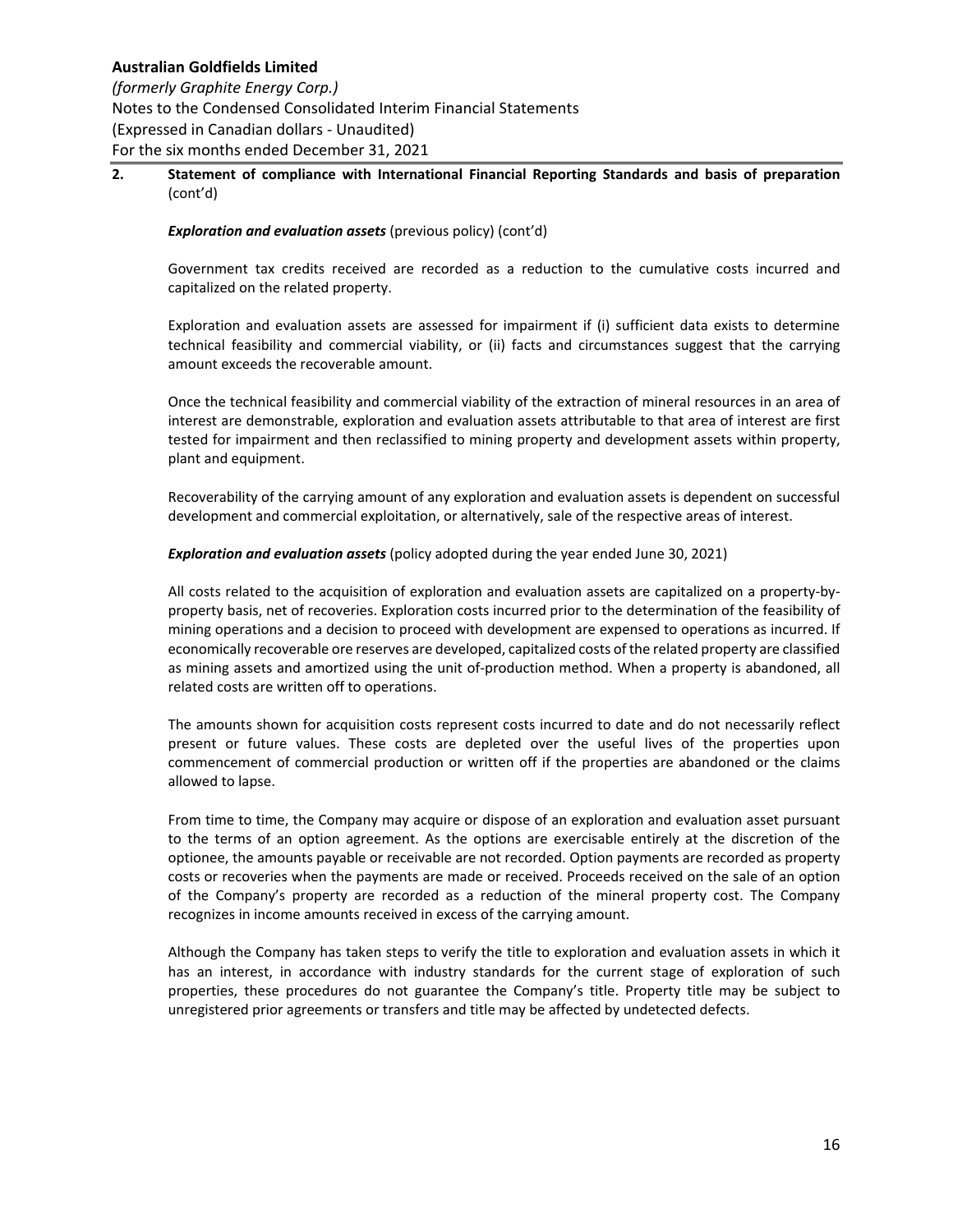# *(formerly Graphite Energy Corp.)*

Notes to the Condensed Consolidated Interim Financial Statements (Expressed in Canadian dollars ‐ Unaudited) For the six months ended December 31, 2021

## **2. Statement of compliance with International Financial Reporting Standards and basis of preparation**  (cont'd)

## *Exploration and evaluation assets* (new policy) (cont'd)

Exploration and evaluation assets are tested for impairment if facts or circumstances indicate that impairment exists. Examples of such facts and circumstances are as follows:

- the period for which the Company has the right to explore in the specific area has expired during the period or will expire in the near future, and is not expected to be renewed;
- ‐ substantive expenditure on further exploration for and evaluation of mineral resources in the specific area is neither budgeted nor planned;
- ‐ exploration for and evaluation of mineral resources in the specific area have not led to the discovery of commercially viable quantities of mineral resources and the entity has decided to discontinue such activities in the specific area; and
- sufficient data exist to indicate that, although a development in the specific area is likely to proceed, the carrying amount of the exploration and evaluation asset is unlikely to be recovered in full from successful development or by sale.

After technical feasibility and commercial viability of extracting a mineral resource are demonstrable, the Company stops capitalizing expenditures for the applicable block of claims or geological area of interest and tests the asset for impairment. The capitalized balance, net of any impairment recognized, is then reclassified to either tangible or intangible mine development assets according to the nature of the asset.

## **3. Receivables**

The balance in receivables at December 31, 2021 of  $$51,234$  (June 30, 2021 -  $$40,234)$  consists of government tax credits receivable.

## **4. Trade payables and accrued liabilities**

|                                         | December 31, | <b>June 30,</b> |
|-----------------------------------------|--------------|-----------------|
|                                         | 2021         | 2021            |
|                                         | -S-          | -S-             |
| Trade payables                          | 179,465      | 190,739         |
| Amounts due to related parties (Note 7) | 2,500        | 8,821           |
| <b>Accrued liabilities</b>              | 6,250        | 12,600          |
| Total                                   | 188,215      | 212,160         |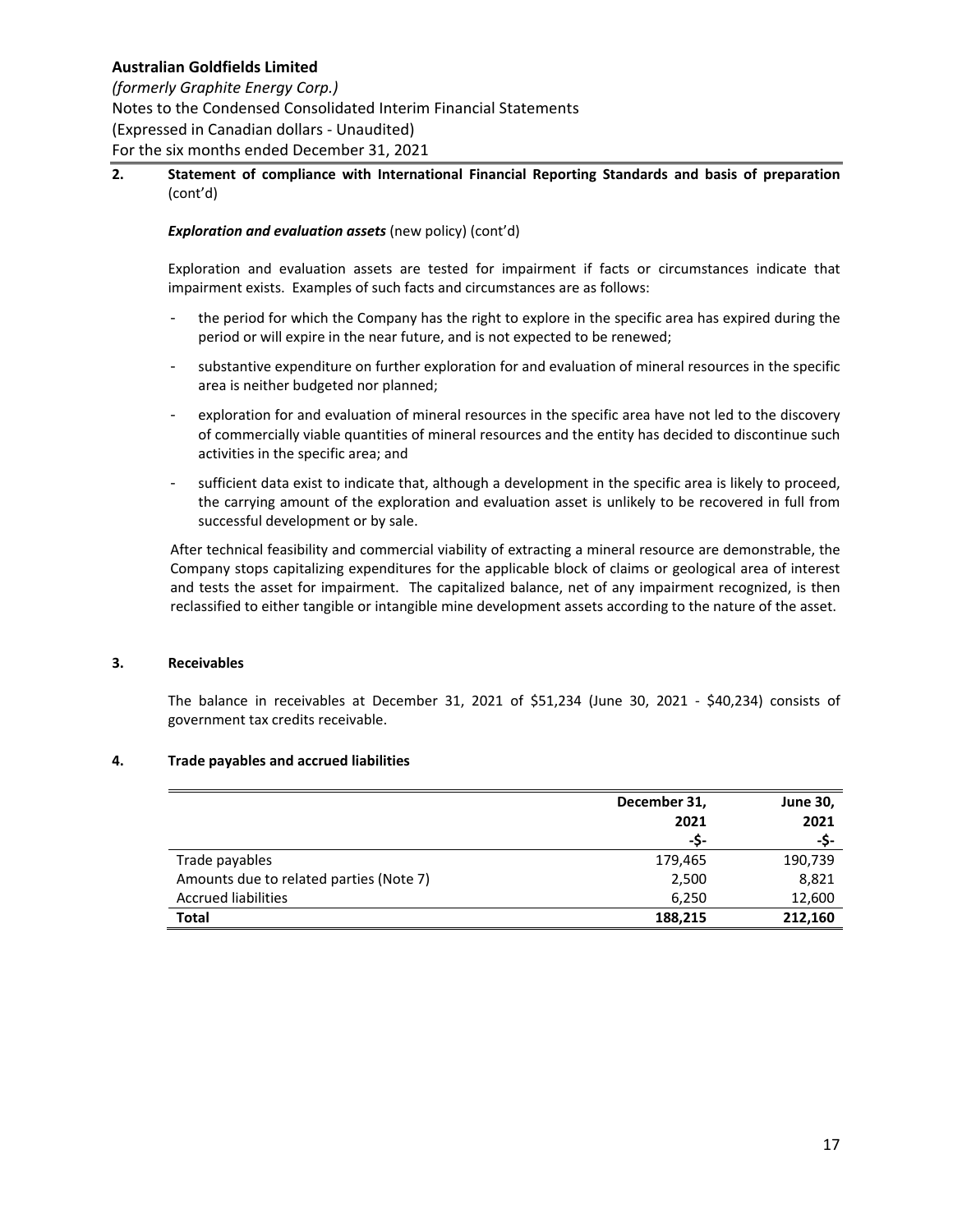*(formerly Graphite Energy Corp.)* Notes to the Condensed Consolidated Interim Financial Statements (Expressed in Canadian dollars ‐ Unaudited) For the six months ended December 31, 2021

### **5. Exploration and evaluation assets**

As at December 31, 2021, capitalized acquisition costs with respect to the properties are \$2,122,915 (June 30, 2021 ‐ \$2,122,915).

#### **Pilbara gold district, Beatons River project area, Western Australia**

During the year ended June 30, 2021, the Company acquired all of the outstanding shares of Pilbara Gold Group Pty Ltd. ("Pilbara"). Pursuant to an acquisition agreement dated June 16, 2020 (the "Agreement") by and among the Company and Pilbara, the Company has acquired a 100% ownership of a property package consisting of seven tenements located in five districts in the Beatons River Project area, Pilbara Gold District in Western Australia (the "Property"), by way of the purchase of all of the issued and outstanding shares of Pilbara.

Common share issuances to the Pilbara Shareholders in connection to the acquisition agreement are as follows:

(a) 7,500,000 common shares on closing of the Transaction (issued) and released as follows

‐30% of the common shares will be released on July 13, 2021;

‐35% of the common shares will be released on November 10, 2021; and

‐35% of the common shares will be released on March 10, 2022.

The fair value of shares issued was estimated using a commonly used option model that estimates the discount related to the lack of marketability of the shares from the contractual restriction.

 (b) 2,500,000 common shares on completion of drilling program of not less than 4,000 meters on the Property;

(c) 2,500,000 common shares on the announcement of greater than 500,000 ounces of gold collectively within the Property as defined in a resource calculated compliant to NI 43‐101; and

(d) 2,500,000 common shares on the announcement of greater than 1,000,000 ounces of gold collectively within the Property, as defined in NI 43‐101.

Additionally, the parties agreed that a 2% net smelter royalty ("NSR") will be held by the current Pilbara Shareholders on the Property. One percent of the NSR will be made available for purchase by the Company for a purchase price of \$1,500,000 per 1% point. On closing of the Transaction, 100% of the issued and outstanding shares of Pilbara were assigned to the Company.

In addition, the Company issued 750,000 finders shares in connection to the acquisition agreement. Certain shares are contingent on the achievement of certain milestones ((b), (c), (d)). As at the acquisition date, management determined these performances to be remote and as a result, these share payments were not included in the purchase price.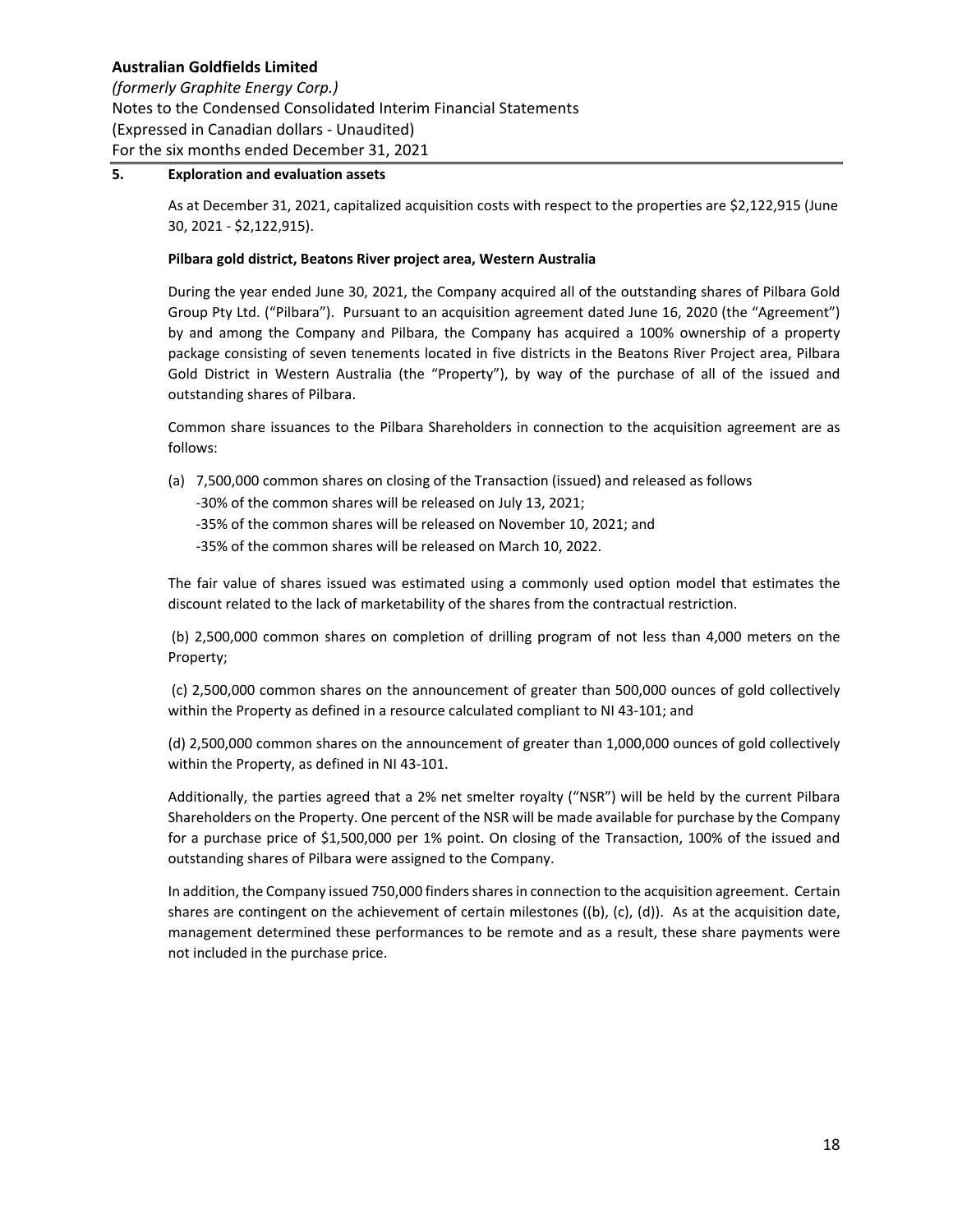### **5. Exploration and evaluation assets** (cont'd)

The Company accounted for the purchase of Pilbara as an asset acquisition as it did not meet the definition of a business under IFRS 3, "Business Combinations". The following table summarizes the allocation of the purchase price to the fair value of the assets acquired and liabilities assumed at the date of acquisition.

| <b>Consideration paid:</b>                          |           |
|-----------------------------------------------------|-----------|
| Fair value of 7,500,000 consideration shares issued | 1,850,000 |
| Fair value of 750,000 finder's shares issued        | 247,500   |
| <b>Transaction fees</b>                             | 24,835    |
|                                                     | 2,122,335 |
|                                                     |           |
| Net asset acquired                                  |           |
| Cash                                                | 702       |
| Exploration and evaluation assets                   | 2,122,915 |
| Accounts payable                                    | (1,282)   |
|                                                     | 2,122,335 |

### **6. Share capital and reserves**

#### *Authorized share capital*

An unlimited number of common shares without par value.

#### *Issued share capital*

As at the period ended December 31, 2021, there are 30,663,065 (June 30, 2021 – 30,663,065) issued and fully paid common shares.

On March 15, 2021, pursuant to the acquisition agreement the Company issued 8,250,000 common shares on closing of the acquisition of Pilbara (issued). The Company recorded the shares at fair value on the issuance date of \$2,097,500. 30% of the 7,500,000 shares issued is subject to a 4‐month hold, 35% is subject to a 8‐month hold period, and 35% is subject to a 12‐months hold period (Note 5).

On August 17, 2020, the Company closed a private place financing issuing 13,000,000 units at a price of \$0.20 per unit for gross proceeds of \$2,600,000. Each unit is comprised of one common share and one common share purchase warrant. Each warrant allows the holder to purchase one common share of the Company at a price of \$0.35 per share for a period of three years from the date of closing of the private placement. The warrants are subject to an acceleration provision, whereby if the Company's shares close at or above \$0.40 per share for more than 10 consecutive trading days, the holder will have 30 days from that date to exercise the warrant or it will expire.

In connection to this private placement, the Company paid finder's fees totaling \$82,000 and issued 930,000 finder's warrants (valued at \$464,506). In addition, the Company incurred other issuance expenses of \$18,049. The Finder's warrants are non-transferable and exercisable on the same terms as the warrants issued in the private placement.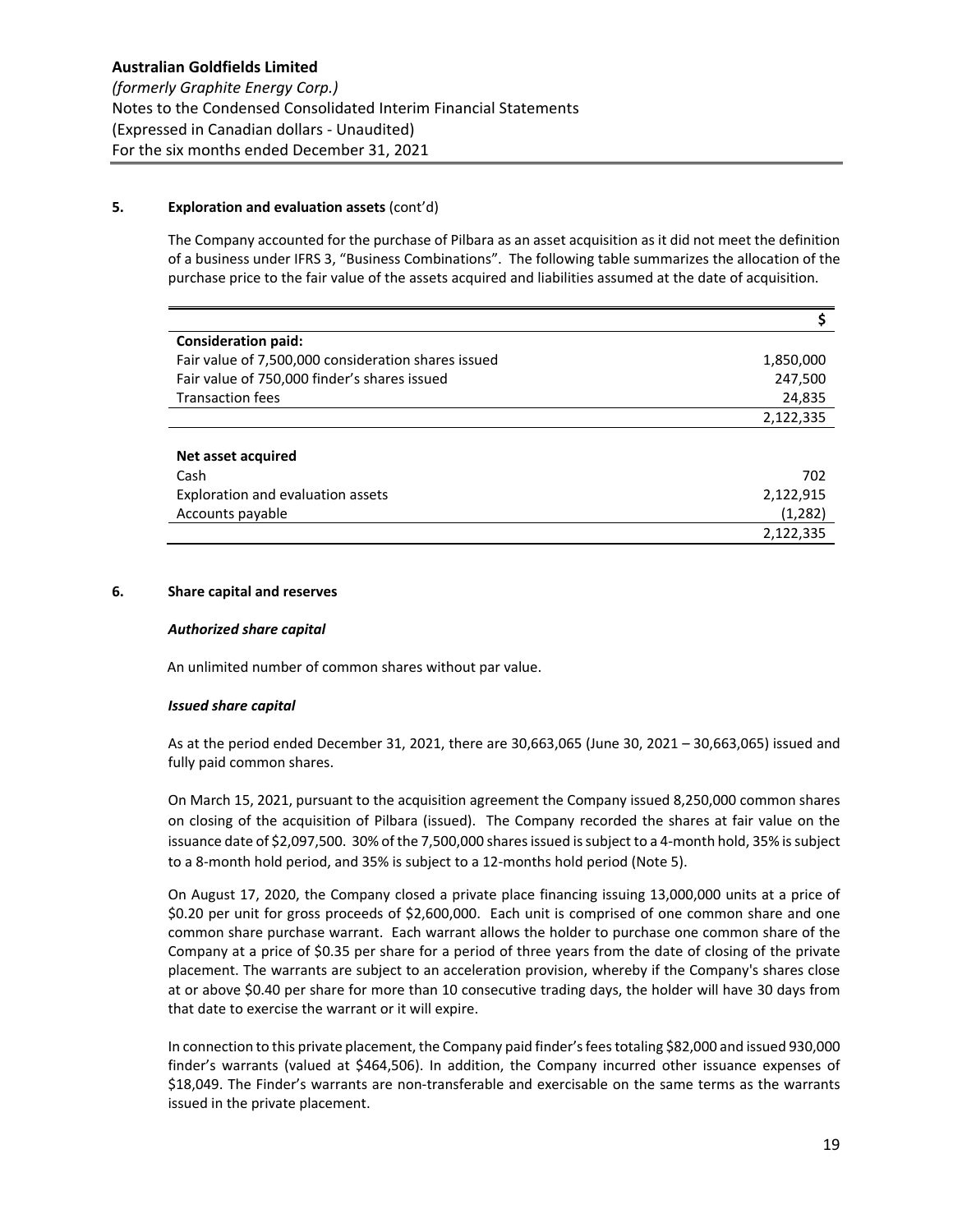## *(formerly Graphite Energy Corp.)*

Notes to the Condensed Consolidated Interim Financial Statements (Expressed in Canadian dollars ‐ Unaudited) For the six months ended December 31, 2021

## **6. Share capital and reserves** (cont'd)

On October 1, 2020 the Company closed a non‐brokered private placement issuing 597,014 units (the "Units"), at a price of \$0.5025 per Unit for gross proceeds of \$300,000. Each Unit is comprised of one common share and one transferable common share purchase warrant. Each warrant allows the holder to purchase one common share of the Company at a price of \$0.75 per share for a period of three years from the date of closing of the private placement.

## *Warrants*

The following table summarizes information about the warrant transactions during the period ended December 31, 2021 and the year ended June 30, 2021:

|                                                  |                       | Weighted<br>average      |
|--------------------------------------------------|-----------------------|--------------------------|
|                                                  | Number of<br>warrants | exercise price<br>- \$ - |
| Outstanding, June 30, 2020                       | -                     | -                        |
| Issued                                           | 14,527,014            | 0.37                     |
| Outstanding, June 30, 2021 and December 31, 2021 | 14,527,014            | -                        |

|                  | <b>Exercise Price</b> | Number of  |
|------------------|-----------------------|------------|
| Expiry Date      |                       | Warrants   |
| August 18, 2023* | 0.35                  | 13,930,000 |
| October 2, 2023  | 0.75                  | 597,014    |

In connection with a private placement, the Company issued 930,000 finder's warrants at an exercise price of \$0.35 per share for a period of 3 years. The fair value of the finder's warrants is \$464,506 determined using on the Black‐Scholes Option Pricing model, using a risk‐free interest rate of 0.36%, expected life of 2 years, volatility of 125%, and 0% dividend and forfeiture rates.

*\*The warrants are subject to an acceleration provision, whereby if the Company's Shares close at or above \$0.40 per Share for more than 10 consecutive trading days, the holder will have 30 days from that date to exercise the warrant or it will expire.*

## *Stock options*

The Board has approved a Stock Option Plan, designed for selected employees, officers, directors, consultants and contractors, to incentivize such individuals to contribute toward the Company's long‐term goals, and to encourage such individuals to acquire shares as long‐term investments. The Stock Option Plan is administered by the Board and authorizes the issuance of stock options not to exceed a total of 10% of the number of shares issued and outstanding from time to time. The terms of any award are determined by the Board, provided that no options may be granted at less than the fair market value of shares as of the date of the grant. The maximum term of the options is ten years.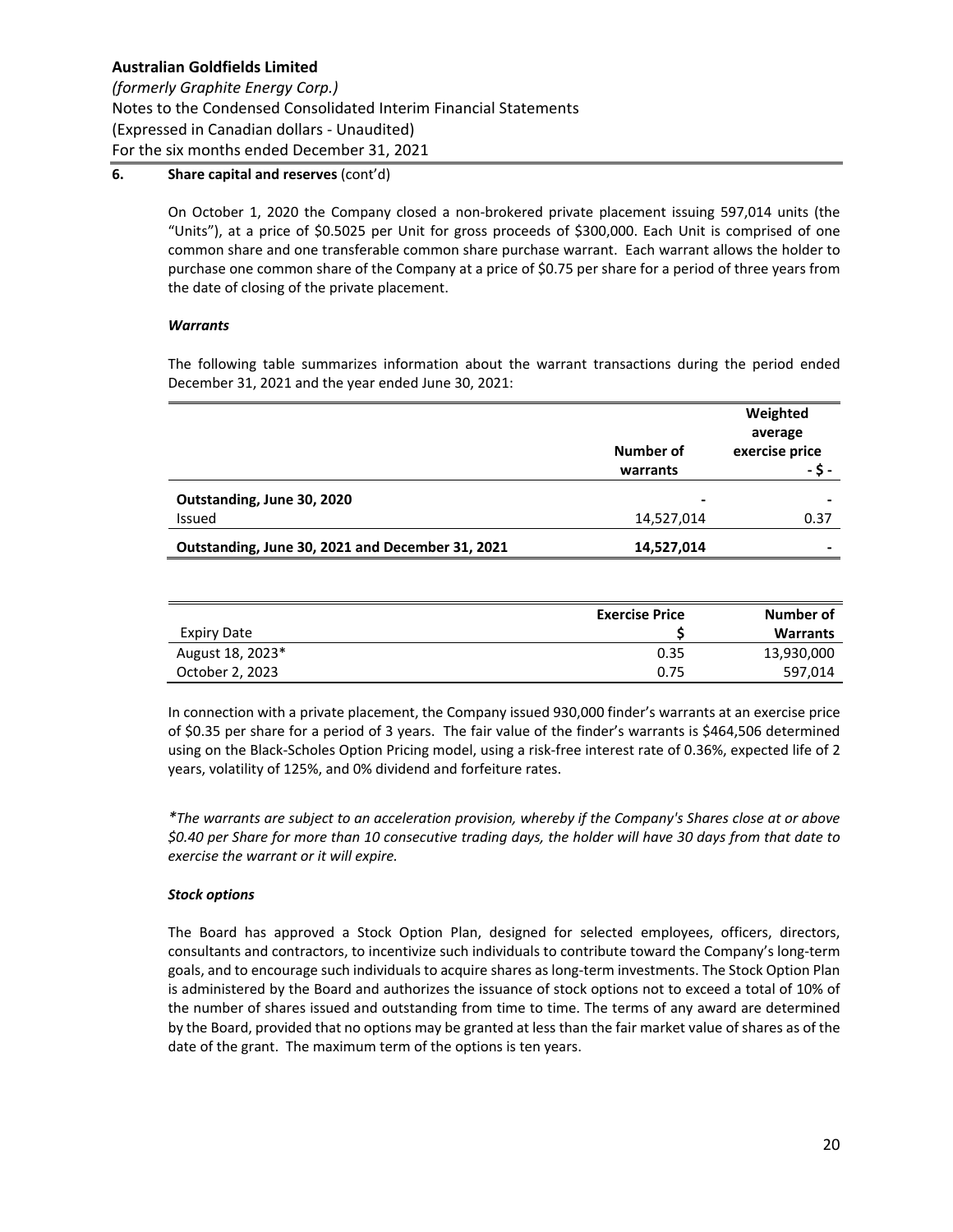## *(formerly Graphite Energy Corp.)*

Notes to the Condensed Consolidated Interim Financial Statements (Expressed in Canadian dollars ‐ Unaudited) For the six months ended December 31, 2021

## **6. Share capital and reserves** (cont'd)

On August 21, 2020, the Company granted incentive stock options to purchase a total of 2,100,000 common share at an exercise price of \$0.66 per share for a period of five years to certain directors, consultants and advisory board members in accordance with the provisions of its stock option plan. The fair value of the options granted is \$1,163,137, based on the Black‐Scholes Option Pricing Model, using a risk‐free interest rate of 0.36%, expected life of 5 years, volatility of 125%, and 0% dividend and forfeiture rates.

In April 2021, the Company cancelled 2,100,000 stock options and issued 3,050,000 replacement options at an exercise price of \$0.20 per share for a period of five years. The Company recorded additional share‐ based compensation of \$205,993, based on the Black‐Scholes Option Pricing Model, using a risk‐free interest rate of 0.90%, expected life of 5 years, volatility of 125%, and 0% dividend and forfeiture rates.

The following table summarizes information about the stock options during the period ended December 31, 2021 and the year ended June 30, 2021:

|                                                  | <b>Options</b> |                                       |  |
|--------------------------------------------------|----------------|---------------------------------------|--|
|                                                  | Number of      | Weighted<br>average<br>exercise price |  |
|                                                  | options        | - \$ -                                |  |
| Outstanding, June 30, 2020                       | -              |                                       |  |
| Issued                                           | 5,150,000      | 0.39                                  |  |
| Cancelled                                        | (2,100,000)    | 0.66                                  |  |
| Outstanding, June 30, 2021 and December 31, 2021 | 3,050,000      | 0.20                                  |  |

| Expiry Date  | <b>Exercise Price</b> | <b>Number of Options</b> |
|--------------|-----------------------|--------------------------|
| May 27, 2026 | S 0.20                | 3,050,000                |

As at December 31, 2021, the options had a weighted average life of 4.41 years (June 30, 2021 ‐ 4.91 years).

## *Reserve*

The share-based payment and warrant reserves records items recognized as share-based compensation expense until such time that the stock options or warrants are exercised, at which time the corresponding amount will be transferred to share capital.

During the period ended December 31, 2021, there was no reserves activities.

During the year ended June 30, 2021, the Company recorded \$1,369,130 to reserves in connection to stock options issued and \$464,506 in connection to finder warrants in connection to the private placement financing during the year.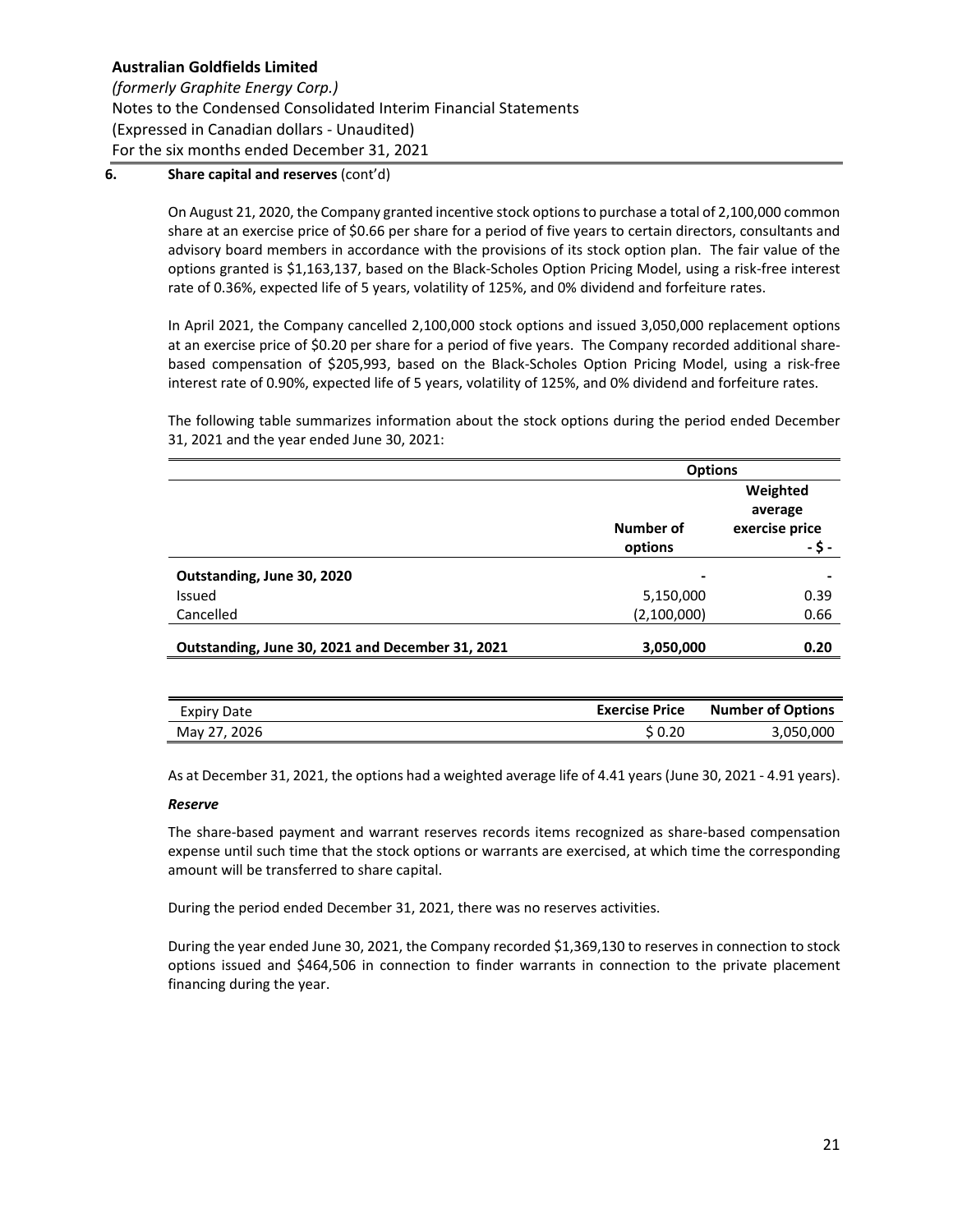*(formerly Graphite Energy Corp.)*

Notes to the Condensed Consolidated Interim Financial Statements

(Expressed in Canadian dollars ‐ Unaudited)

For the six months ended December 31, 2021

# **7. Related party transactions**

### *Balances*

The following amounts due to related parties are included in trade payables and accrued liabilities (Note 4) and have arisen from the unpaid portion of certain fees disclosed below as well as amounts owing for expense reimbursements. These amounts are unsecured, non-interest bearing and have no fixed terms of repayment.

|                                                            | December 31, | <b>June 30,</b> |
|------------------------------------------------------------|--------------|-----------------|
|                                                            | 2021         | 2021            |
|                                                            | - S -        | - \$ -          |
| Companies controlled by directors and/or an officer of the |              |                 |
| Company                                                    | 2,500        | 8,821           |
|                                                            | 2,500        | 8,821           |

### *Transactions*

During the period ended December 31, 2021, the Company incurred management fees of \$113,363 (2020 ‐ \$105,543) to the CEO of the Company, director fees of \$90,000 (2020 ‐ \$80,000) to a company controlled by a director of the Company, consulting fees of \$90,000 (2020 ‐ \$80,000) with a company controlled by the CFO of the Company which are included recorded in consulting, management and director fees and consulting and geological fees of  $$20,520$   $(2020 - $8,231)$  to a company controlled by a director of the Company. The Company also incurred \$nil (2020 ‐ \$553,875) in share‐based payments to directors and officers of the Company during the six months ended December 31, 2020.

## **8. Financial risk and capital management**

The Company is exposed in varying degrees to a variety of financial instrument related risks. The Board of Directors approves and monitors the risk management processes, inclusive of documented investment policies, counterparty limits, and controlling and reporting structures. The type of risk exposure and the way in which such exposure is managed is summarized as follows:

## *Credit risk*

Credit risk is the risk that one party to a financial instrument will fail to discharge an obligation and cause the other party to incur a financial loss. The Company's primary exposure to credit risk is on its cash held in bank accounts. The majority of cash is deposited in bank accounts at a major bank in Canada, and a minimal cash balance held in Australia. As most of the Company's cash is held by one bank there is a concentration of credit risk. This risk is managed by using major banks that are high credit quality financial institutions as determined by rating agencies. Credit risk is assessed as low.

#### *Liquidity risk*

Liquidity risk is the risk that the Company will not be able to meet its financial obligations as they fall due. The Company has a planning and budgeting process in place to help determine the funds required to support the Company's normal operating requirements on an ongoing basis. The Company ensures that there are sufficient funds to meet its short‐term business requirements, taking into account its anticipated cash flows from operations and its holdings of cash.

Historically, the Company's sole source of funding has been the issuance of equity securities for cash, primarily through private placements. The Company's access to financing is always uncertain. There can be no assurance of continued access to necessary levels of equity funding. Liquidity risk is assessed as high.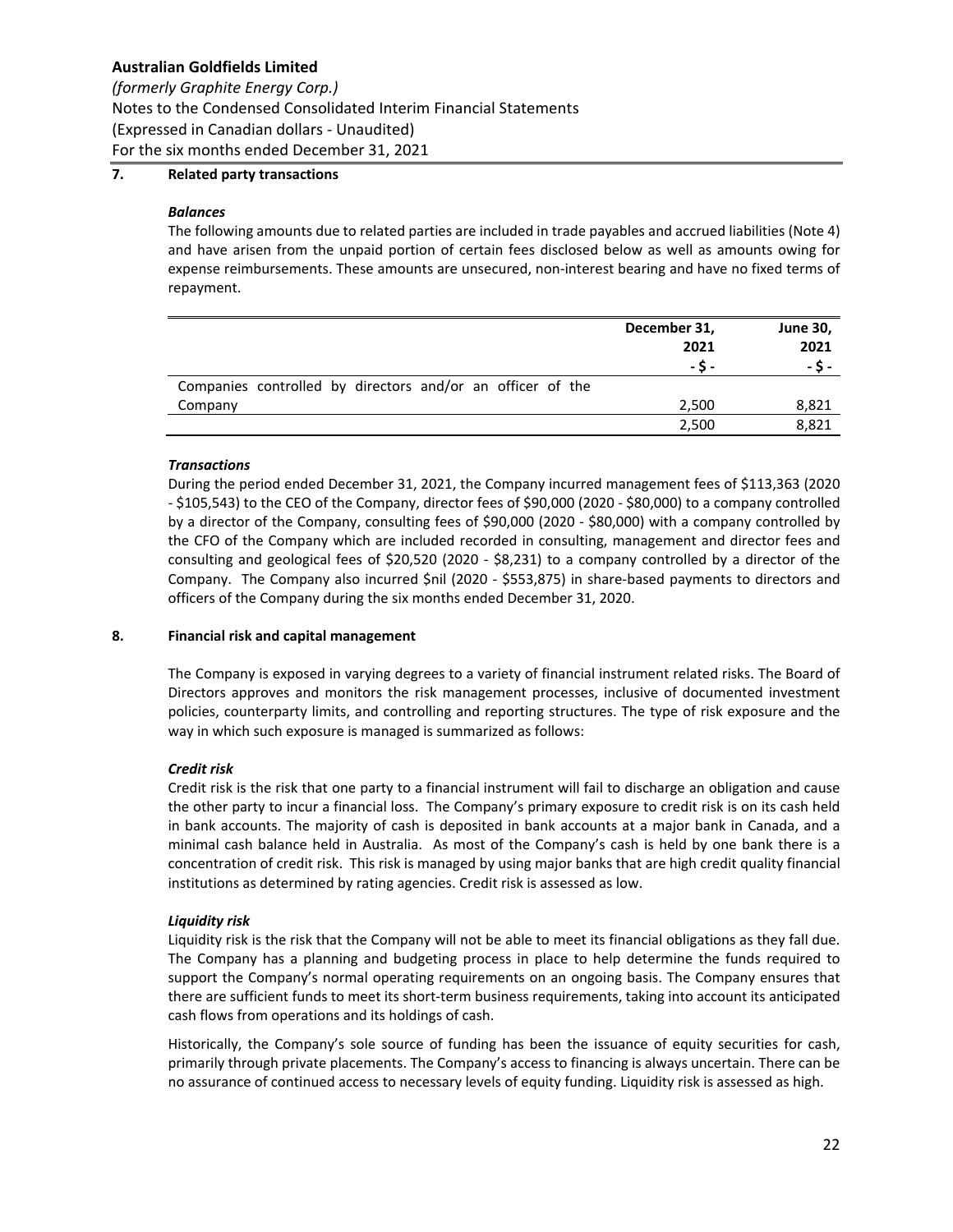## *(formerly Graphite Energy Corp.)*

Notes to the Condensed Consolidated Interim Financial Statements (Expressed in Canadian dollars ‐ Unaudited) For the six months ended December 31, 2021

## **8. Financial risk and capital management** (cont'd)

### *Foreign exchange risk*

Foreign currency risk is the risk that the fair values of future cash flows of a financial instrument will fluctuate because they are denominated in currencies that differ from the respective functional currency. As at December 31, 2021, the Company has financial assets denominated in the US Dollar, which will be affected by changes in the exchange rate between the Canadian Dollar and the US Dollar.

If the Canadian dollar changes by one percent against the US Dollar, with all other variables held constant, the impact on the Company's foreign denominated financial instruments would result in a nominal change in profit or loss.

### *Interest rate risk*

Interest rate risk is the risk that the fair value of future cash flows of a financial instrument will fluctuate because of changes in market interest rates. The Company is not exposed to significant interest rate risks.

### *Capital Management*

The Company's policy is, if permitted by market conditions, to maintain a strong capital base so as to support investor and creditor confidence and support future development of the business. The capital structure of the Company consists of equity, comprising share capital and reserves net of accumulated deficit. The Company is not subject to any externally imposed capital requirements and there were no changes to the Company's capital management for the period ended December 31, 2021.

### *Fair value*

The Company's financial instruments consist of cash and trade payables. The fair value of these financial instruments approximates their carrying values due to the short-term nature of these investments.

Financial instruments measured at fair value are classified into one of three levels in the fair value hierarchy according to the relative reliability of the inputs used to estimate the fair values. The three levels of the fair value hierarchy are:

- Level 1 Unadjusted quoted prices in active markets for identical assets or liabilities;
- Level 2 Inputs other than quoted prices that are observable for the asset or liability either directly or indirectly; and
- Level 3 Inputs that are not based on observable market data.

Cash is measured at fair value using Level 1 inputs.